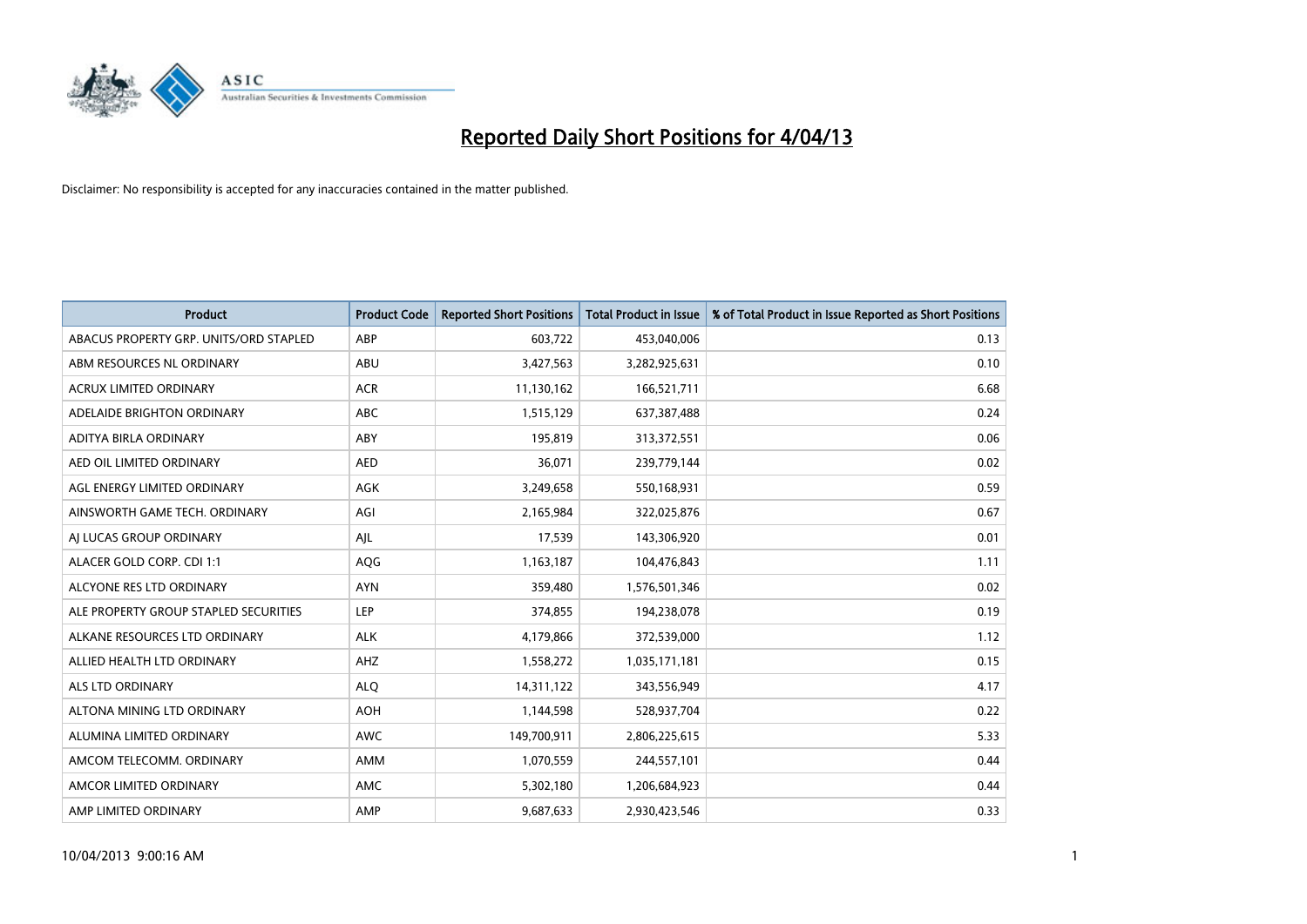

| <b>Product</b>                            | <b>Product Code</b> | <b>Reported Short Positions</b> | <b>Total Product in Issue</b> | % of Total Product in Issue Reported as Short Positions |
|-------------------------------------------|---------------------|---------------------------------|-------------------------------|---------------------------------------------------------|
| AMPELLA MINING ORDINARY                   | AMX                 | 3,079,202                       | 248,000,493                   | 1.24                                                    |
| ANGLOGOLD ASHANTI CDI 5:1                 | AGG                 | 1                               | 89,207,765                    | 0.00                                                    |
| ANSELL LIMITED ORDINARY                   | <b>ANN</b>          | 9,292,423                       | 130,818,006                   | 7.10                                                    |
| ANTARES ENERGY LTD ORDINARY               | <b>AZZ</b>          | 470,947                         | 257,000,000                   | 0.18                                                    |
| ANZ BANKING GRP LTD ORDINARY              | ANZ                 | 2,577,417                       | 2,743,726,184                 | 0.09                                                    |
| APA GROUP STAPLED SECURITIES              | APA                 | 6,975,366                       | 835,750,807                   | 0.83                                                    |
| APN NEWS & MEDIA ORDINARY                 | <b>APN</b>          | 14,708,242                      | 661,526,586                   | 2.22                                                    |
| AQUARIUS PLATINUM. ORDINARY               | <b>AQP</b>          | 10,917,963                      | 486,851,336                   | 2.24                                                    |
| AQUILA RESOURCES ORDINARY                 | <b>AQA</b>          | 11,759,437                      | 411,804,442                   | 2.86                                                    |
| ARAFURA RESOURCE LTD ORDINARY             | ARU                 | 381,677                         | 441,270,644                   | 0.09                                                    |
| ARB CORPORATION ORDINARY                  | ARP                 | 216,345                         | 72,481,302                    | 0.30                                                    |
| ARDENT LEISURE GROUP STAPLED SECURITIES   | AAD                 | 3,477,698                       | 397,774,513                   | 0.87                                                    |
| ARISTOCRAT LEISURE ORDINARY               | ALL                 | 7,538,028                       | 551,418,047                   | 1.37                                                    |
| <b>ARRIUM LTD ORDINARY</b>                | ARI                 | 5,581,440                       | 1,351,527,328                 | 0.41                                                    |
| ASCIANO LIMITED ORDINARY                  | <b>AIO</b>          | 7,530,570                       | 975,385,664                   | 0.77                                                    |
| ASG GROUP LIMITED ORDINARY                | ASZ                 | 1,671,855                       | 206,720,839                   | 0.81                                                    |
| ASPEN GROUP ORD/UNITS STAPLED             | APZ                 | 251,341                         | 1,192,665,422                 | 0.02                                                    |
| ASPIRE MINING LTD ORDINARY                | <b>AKM</b>          | 47,615                          | 655,594,556                   | 0.01                                                    |
| ASTRO JAP PROP GROUP STAPLED US PROHIBIT. | AJA                 | 92,126                          | 67,211,752                    | 0.14                                                    |
| ASX LIMITED ORDINARY                      | ASX                 | 2,910,020                       | 175,136,729                   | 1.66                                                    |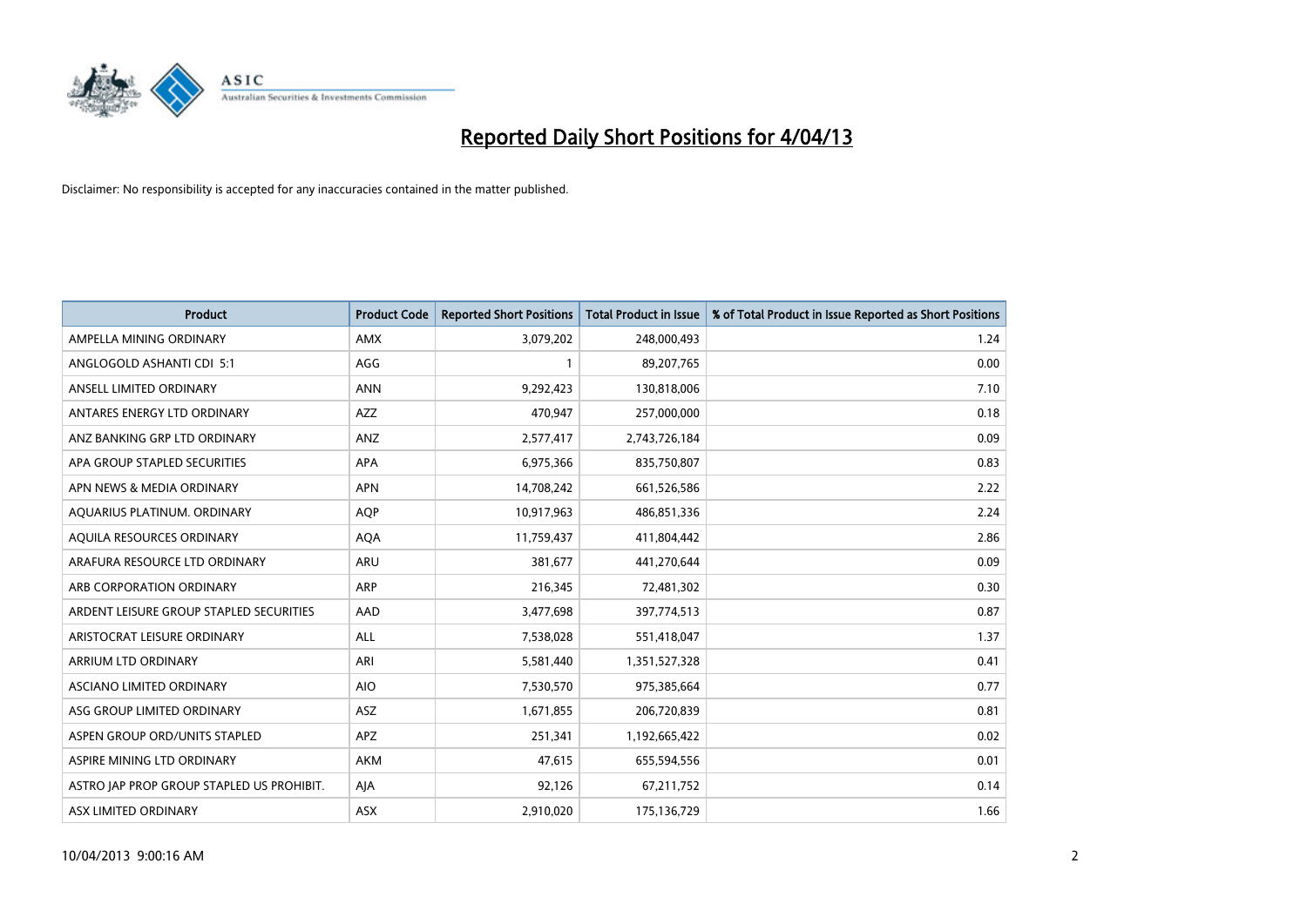

| <b>Product</b>                       | <b>Product Code</b> | <b>Reported Short Positions</b> | <b>Total Product in Issue</b> | % of Total Product in Issue Reported as Short Positions |
|--------------------------------------|---------------------|---------------------------------|-------------------------------|---------------------------------------------------------|
| ATLAS IRON LIMITED ORDINARY          | <b>AGO</b>          | 33,616,574                      | 909,718,409                   | 3.70                                                    |
| AURIZON HOLDINGS LTD ORDINARY        | AZJ                 | 6,279,785                       | 2,137,284,503                 | 0.29                                                    |
| <b>AURORA OIL &amp; GAS ORDINARY</b> | <b>AUT</b>          | 5,265,365                       | 447,885,778                   | 1.18                                                    |
| AUSDRILL LIMITED ORDINARY            | ASL                 | 5,588,264                       | 309,585,297                   | 1.81                                                    |
| AUSENCO LIMITED ORDINARY             | AAX                 | 796,830                         | 123,527,574                   | 0.65                                                    |
| <b>AUSTAL LIMITED ORDINARY</b>       | ASB                 | 841,103                         | 346,007,639                   | 0.24                                                    |
| AUSTBROKERS HOLDINGS ORDINARY        | <b>AUB</b>          | 4,303                           | 57,568,703                    | 0.01                                                    |
| AUSTEX OIL LIMITED ORDINARY          | <b>AOK</b>          | 167,203                         | 432,951,041                   | 0.04                                                    |
| AUSTIN ENGINEERING ORDINARY          | ANG                 | 444,412                         | 73,164,403                    | 0.61                                                    |
| AUSTRALAND PROPERTY STAPLED SECURITY | <b>ALZ</b>          | 226,833                         | 578,324,670                   | 0.04                                                    |
| AUSTRALIAN AGRICULT. ORDINARY        | AAC                 | 1,163,745                       | 312,905,085                   | 0.37                                                    |
| AUSTRALIAN INFRASTR, UNITS/ORDINARY  | <b>AIX</b>          | 2,963,005                       | 620,733,944                   | 0.48                                                    |
| AUSTRALIAN PHARM, ORDINARY           | API                 | 228,909                         | 488,115,883                   | 0.05                                                    |
| AUTOMOTIVE HOLDINGS ORDINARY         | <b>AHE</b>          | 459,406                         | 260,579,682                   | 0.18                                                    |
| AVIENNINGS LIMITED ORDINARY          | AVI                 | 121,391                         | 274,588,694                   | 0.04                                                    |
| AWE LIMITED ORDINARY                 | <b>AWE</b>          | 4,594,441                       | 522,116,985                   | 0.88                                                    |
| AZIMUTH RES LTD ORDINARY             | <b>AZH</b>          | 859,099                         | 430,626,680                   | 0.20                                                    |
| <b>BANDANNA ENERGY ORDINARY</b>      | <b>BND</b>          | 25,437,501                      | 528,481,199                   | 4.81                                                    |
| BANK OF QUEENSLAND. ORDINARY         | <b>BOQ</b>          | 4,932,648                       | 312,878,919                   | 1.58                                                    |
| <b>BASE RES LIMITED ORDINARY</b>     | <b>BSE</b>          | 519,645                         | 560,440,029                   | 0.09                                                    |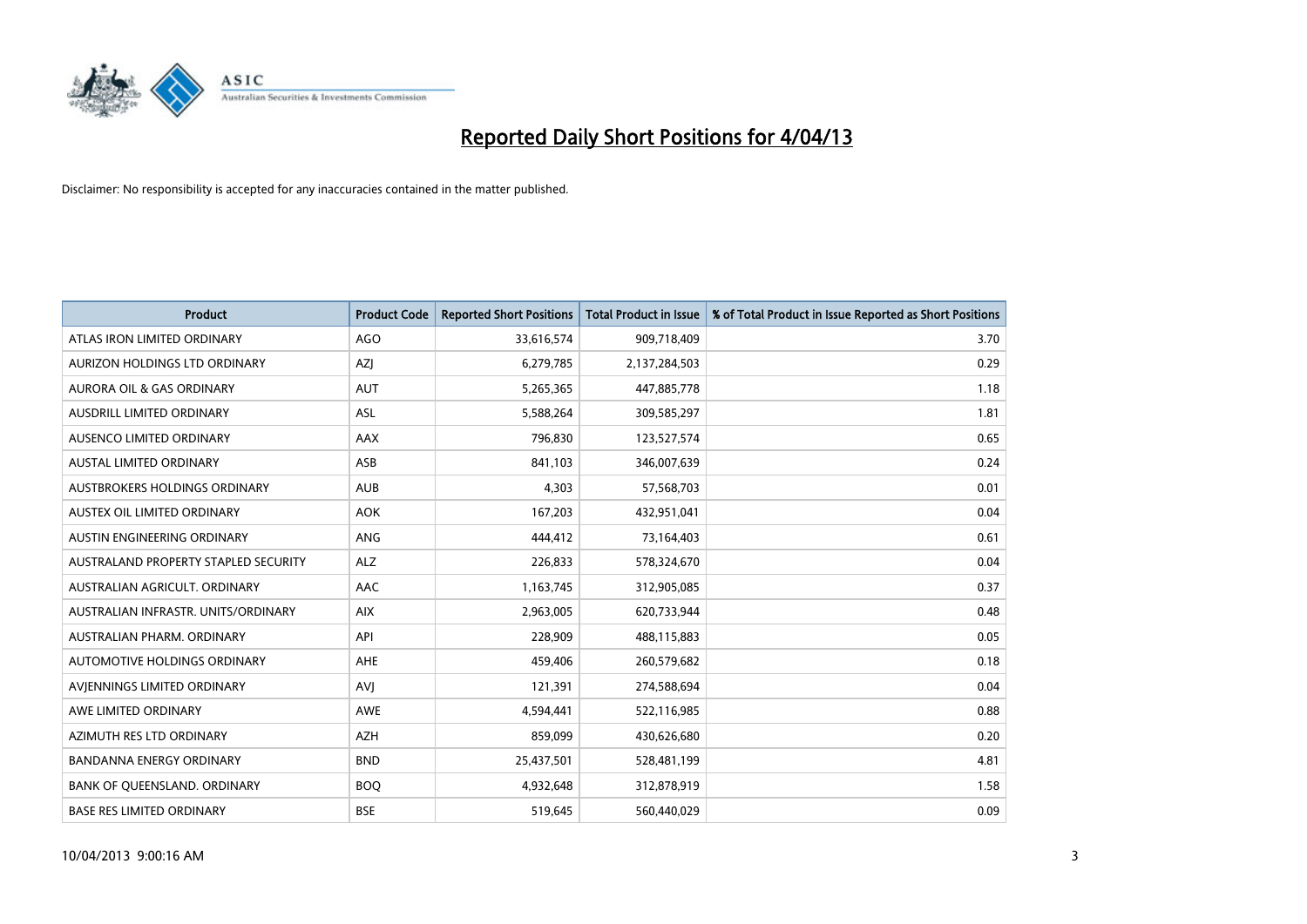

| <b>Product</b>                         | <b>Product Code</b> | <b>Reported Short Positions</b> | <b>Total Product in Issue</b> | % of Total Product in Issue Reported as Short Positions |
|----------------------------------------|---------------------|---------------------------------|-------------------------------|---------------------------------------------------------|
| <b>BATHURST RESOURCES ORDINARY</b>     | <b>BTU</b>          | 30,994,059                      | 697,247,997                   | 4.45                                                    |
| BC IRON LIMITED ORDINARY               | <b>BCI</b>          | 173,051                         | 123,104,384                   | 0.14                                                    |
| BEACH ENERGY LIMITED ORDINARY          | <b>BPT</b>          | 20,114,029                      | 1,264,889,397                 | 1.59                                                    |
| BEADELL RESOURCE LTD ORDINARY          | <b>BDR</b>          | 19,610,683                      | 742,204,752                   | 2.64                                                    |
| BENDIGO AND ADELAIDE ORDINARY          | <b>BEN</b>          | 14,482,550                      | 407,153,612                   | 3.56                                                    |
| BERKELEY RESOURCES ORDINARY            | <b>BKY</b>          | 141,193                         | 179,393,273                   | 0.08                                                    |
| BESRA GOLD CDI 1:1                     | <b>BEZ</b>          | 182,000                         | 176,968,415                   | 0.10                                                    |
| BHP BILLITON LIMITED ORDINARY          | <b>BHP</b>          | 10,088,047                      | 3,211,691,105                 | 0.31                                                    |
| <b>BILLABONG ORDINARY</b>              | <b>BBG</b>          | 10,174,564                      | 478,944,292                   | 2.12                                                    |
| <b>BLACKMORES LIMITED ORDINARY</b>     | <b>BKL</b>          | 1,990                           | 16,909,231                    | 0.01                                                    |
| BLACKTHORN RESOURCES ORD US PROHIBITED | <b>BTR</b>          | 325,484                         | 164,285,950                   | 0.20                                                    |
| <b>BLUESCOPE STEEL LTD ORDINARY</b>    | BSL                 | 6,221,459                       | 558,243,305                   | 1.11                                                    |
| <b>BOART LONGYEAR ORDINARY</b>         | <b>BLY</b>          | 10,724,273                      | 461,163,412                   | 2.33                                                    |
| <b>BORAL LIMITED, ORDINARY</b>         | <b>BLD</b>          | 23,740,698                      | 774,000,641                   | 3.07                                                    |
| <b>BRADKEN LIMITED ORDINARY</b>        | <b>BKN</b>          | 8,716,572                       | 168,176,418                   | 5.18                                                    |
| <b>BRAMBLES LIMITED ORDINARY</b>       | <b>BXB</b>          | 2,119,982                       | 1,557,176,371                 | 0.14                                                    |
| BREVILLE GROUP LTD ORDINARY            | <b>BRG</b>          | 490,203                         | 130,095,322                   | 0.38                                                    |
| <b>BRICKWORKS LIMITED ORDINARY</b>     | <b>BKW</b>          | 13,231                          | 147,818,132                   | 0.01                                                    |
| BROCKMAN MINING LTD ORDINARY           | <b>BCK</b>          | 91,872                          | 7,894,482,131                 | 0.00                                                    |
| BT INVESTMENT MNGMNT ORDINARY          | <b>BTT</b>          | 13,000                          | 274,214,460                   | 0.00                                                    |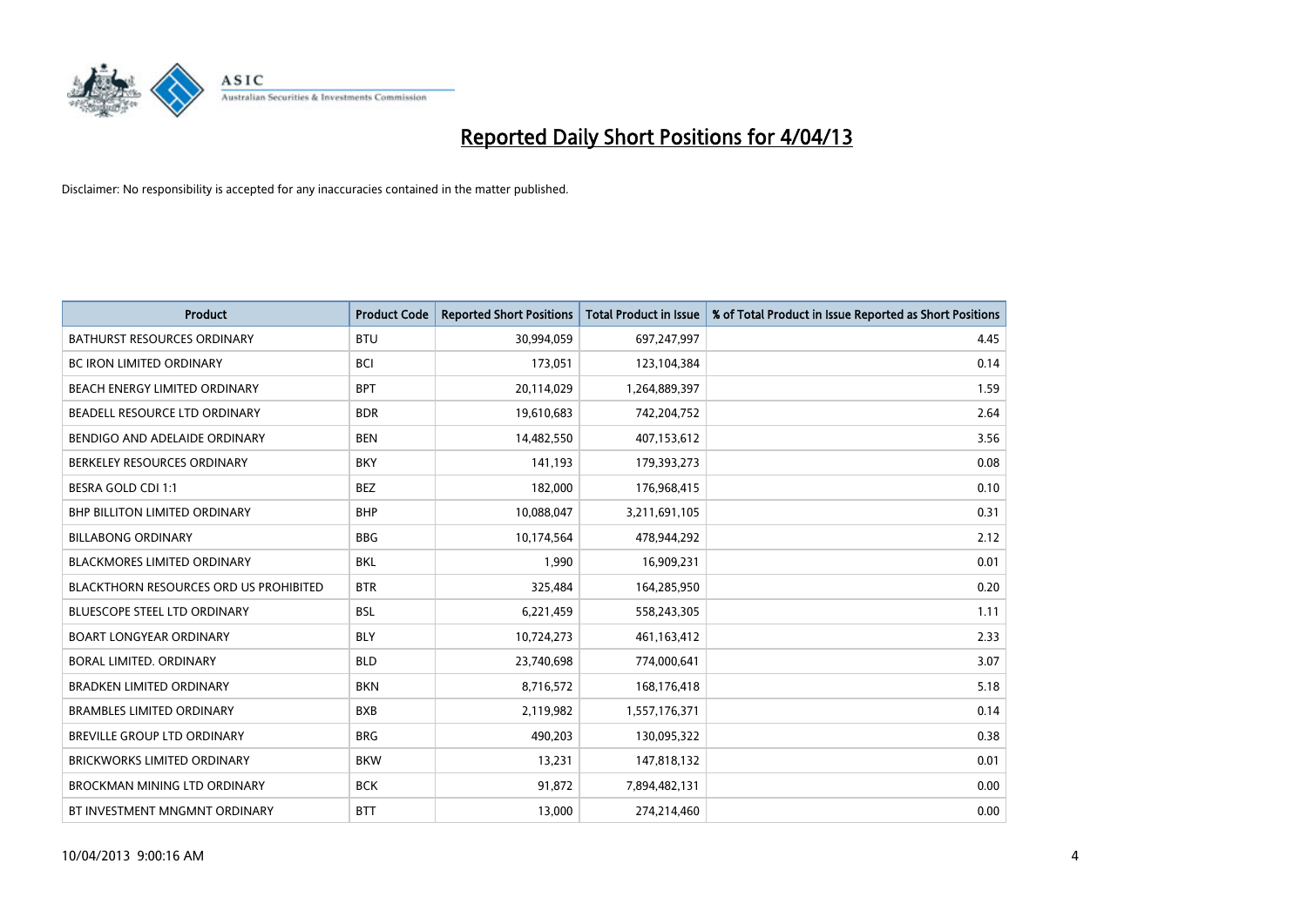

| <b>Product</b>                          | <b>Product Code</b> | <b>Reported Short Positions</b> | <b>Total Product in Issue</b> | % of Total Product in Issue Reported as Short Positions |
|-----------------------------------------|---------------------|---------------------------------|-------------------------------|---------------------------------------------------------|
| <b>BURU ENERGY ORDINARY</b>             | <b>BRU</b>          | 18,385,777                      | 274,036,429                   | 6.71                                                    |
| <b>BWP TRUST ORDINARY UNITS</b>         | <b>BWP</b>          | 3,780,840                       | 537,753,954                   | 0.70                                                    |
| <b>CABCHARGE AUSTRALIA ORDINARY</b>     | CAB                 | 8,171,877                       | 120,430,683                   | 6.79                                                    |
| CALIBRE GROUP LTD ORDINARY              | <b>CGH</b>          | 843,313                         | 307,378,401                   | 0.27                                                    |
| CALTEX AUSTRALIA ORDINARY               | <b>CTX</b>          | 4,699,498                       | 270,000,000                   | 1.74                                                    |
| CAPE LAMBERT RES LTD ORDINARY           | <b>CFE</b>          | 336,829                         | 687,533,792                   | 0.05                                                    |
| CARABELLA RES LTD ORDINARY              | <b>CLR</b>          | 253,326                         | 152,361,547                   | 0.17                                                    |
| <b>CARBON ENERGY ORDINARY</b>           | <b>CNX</b>          | 48.071                          | 782,684,355                   | 0.01                                                    |
| <b>CARDNO LIMITED ORDINARY</b>          | CDD                 | 7,340,732                       | 143,412,220                   | 5.12                                                    |
| CARNARVON PETROLEUM ORDINARY            | <b>CVN</b>          | 90,175                          | 934,109,501                   | 0.01                                                    |
| CARSALES.COM LTD ORDINARY               | <b>CRZ</b>          | 4,447,351                       | 235,798,495                   | 1.89                                                    |
| <b>CASH CONVERTERS ORDINARY</b>         | <b>CCV</b>          | 416,119                         | 423,861,025                   | 0.10                                                    |
| CENTRAL PETROLEUM ORDINARY              | <b>CTP</b>          | 1,270,225                       | 1,389,978,845                 | 0.09                                                    |
| <b>CERAMIC FUEL CELLS ORDINARY</b>      | <b>CFU</b>          | 748,390                         | 1,559,231,320                 | 0.05                                                    |
| CFS RETAIL TRUST GRP STAPLED SECURITIES | <b>CFX</b>          | 62,778,857                      | 2,828,495,659                 | 2.22                                                    |
| CHALLENGER DIV.PRO. STAPLED UNITS       | <b>CDI</b>          | 59,173                          | 214,101,013                   | 0.03                                                    |
| CHALLENGER LIMITED ORDINARY             | <b>CGF</b>          | 3,617,385                       | 534,607,512                   | 0.68                                                    |
| CHARTER HALL GROUP STAPLED US PROHIBIT. | <b>CHC</b>          | 172,041                         | 302,262,312                   | 0.06                                                    |
| <b>CHARTER HALL RETAIL UNITS</b>        | <b>COR</b>          | 1,732,357                       | 337,582,974                   | 0.51                                                    |
| <b>CHORUS LIMITED ORDINARY</b>          | <b>CNU</b>          | 297,946                         | 385,082,123                   | 0.08                                                    |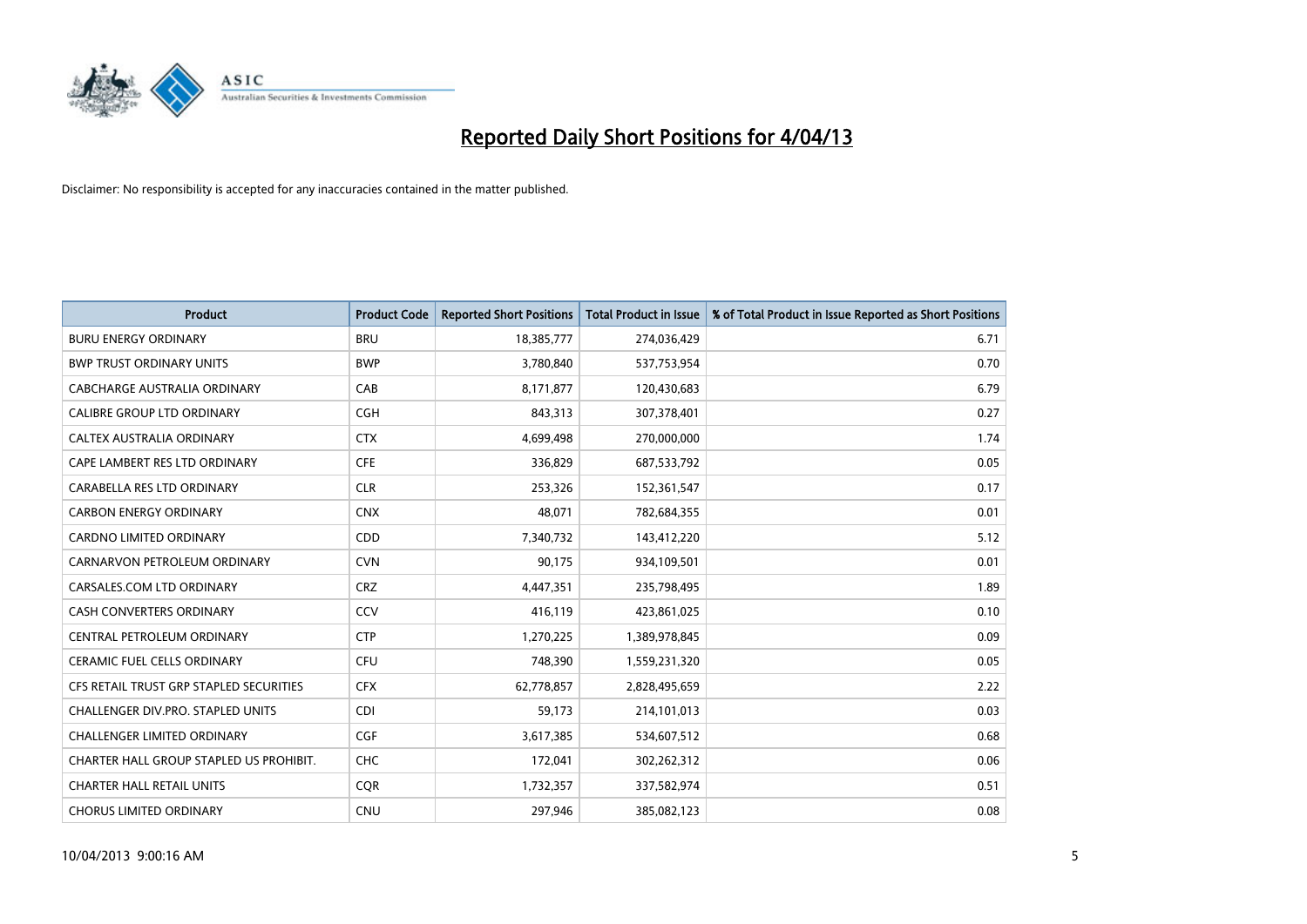

| <b>Product</b>                          | <b>Product Code</b> | <b>Reported Short Positions</b> | <b>Total Product in Issue</b> | % of Total Product in Issue Reported as Short Positions |
|-----------------------------------------|---------------------|---------------------------------|-------------------------------|---------------------------------------------------------|
| CITIGOLD CORP LTD ORDINARY              | <b>CTO</b>          | 153,427                         | 1,352,907,765                 | 0.01                                                    |
| <b>CLOUGH LIMITED ORDINARY</b>          | <b>CLO</b>          | 1,270,700                       | 777,597,939                   | 0.16                                                    |
| COAL OF AFRICA LTD ORDINARY             | <b>CZA</b>          | 432                             | 1,048,368,613                 | 0.00                                                    |
| <b>COALSPUR MINES LTD ORDINARY</b>      | <b>CPL</b>          | 15,696,385                      | 634,248,901                   | 2.47                                                    |
| COCA-COLA AMATIL ORDINARY               | <b>CCL</b>          | 4,837,156                       | 762,133,414                   | 0.63                                                    |
| <b>COCHLEAR LIMITED ORDINARY</b>        | COH                 | 4,222,164                       | 57,040,932                    | 7.40                                                    |
| <b>COCKATOO COAL ORDINARY</b>           | <b>COK</b>          | 12,658,427                      | 1,016,746,908                 | 1.24                                                    |
| CODAN LIMITED ORDINARY                  | <b>CDA</b>          | 361,794                         | 176,926,104                   | 0.20                                                    |
| <b>COLLECTION HOUSE ORDINARY</b>        | <b>CLH</b>          | 16,574                          | 115,018,120                   | 0.01                                                    |
| <b>COLLINS FOODS LTD ORDINARY</b>       | <b>CKF</b>          | 453,591                         | 93,000,003                    | 0.49                                                    |
| COMMONWEALTH BANK, ORDINARY             | <b>CBA</b>          | 12,058,557                      | 1,609,180,841                 | 0.75                                                    |
| <b>COMMONWEALTH PROP ORDINARY UNITS</b> | <b>CPA</b>          | 15,811,446                      | 2,347,003,413                 | 0.67                                                    |
| <b>COMPASS RESOURCES ORDINARY</b>       | <b>CMR</b>          | 7,472                           | 1,403,744,100                 | 0.00                                                    |
| <b>COMPUTERSHARE LTD ORDINARY</b>       | <b>CPU</b>          | 10,499,775                      | 556,203,079                   | 1.89                                                    |
| <b>COOPER ENERGY LTD ORDINARY</b>       | <b>COE</b>          | 201,424                         | 329,099,922                   | 0.06                                                    |
| <b>CORP TRAVEL LIMITED ORDINARY</b>     | <b>CTD</b>          | 150,144                         | 77,410,044                    | 0.19                                                    |
| <b>CREDIT CORP GROUP ORDINARY</b>       | <b>CCP</b>          | 17,279                          | 45,932,899                    | 0.04                                                    |
| <b>CROMWELL PROP STAPLED SECURITIES</b> | <b>CMW</b>          | 3,209,406                       | 1,460,982,142                 | 0.22                                                    |
| <b>CROWN LIMITED ORDINARY</b>           | <b>CWN</b>          | 5,923,771                       | 728,394,185                   | 0.81                                                    |
| <b>CSG LIMITED ORDINARY</b>             | CSV                 | 3,238                           | 278,155,477                   | 0.00                                                    |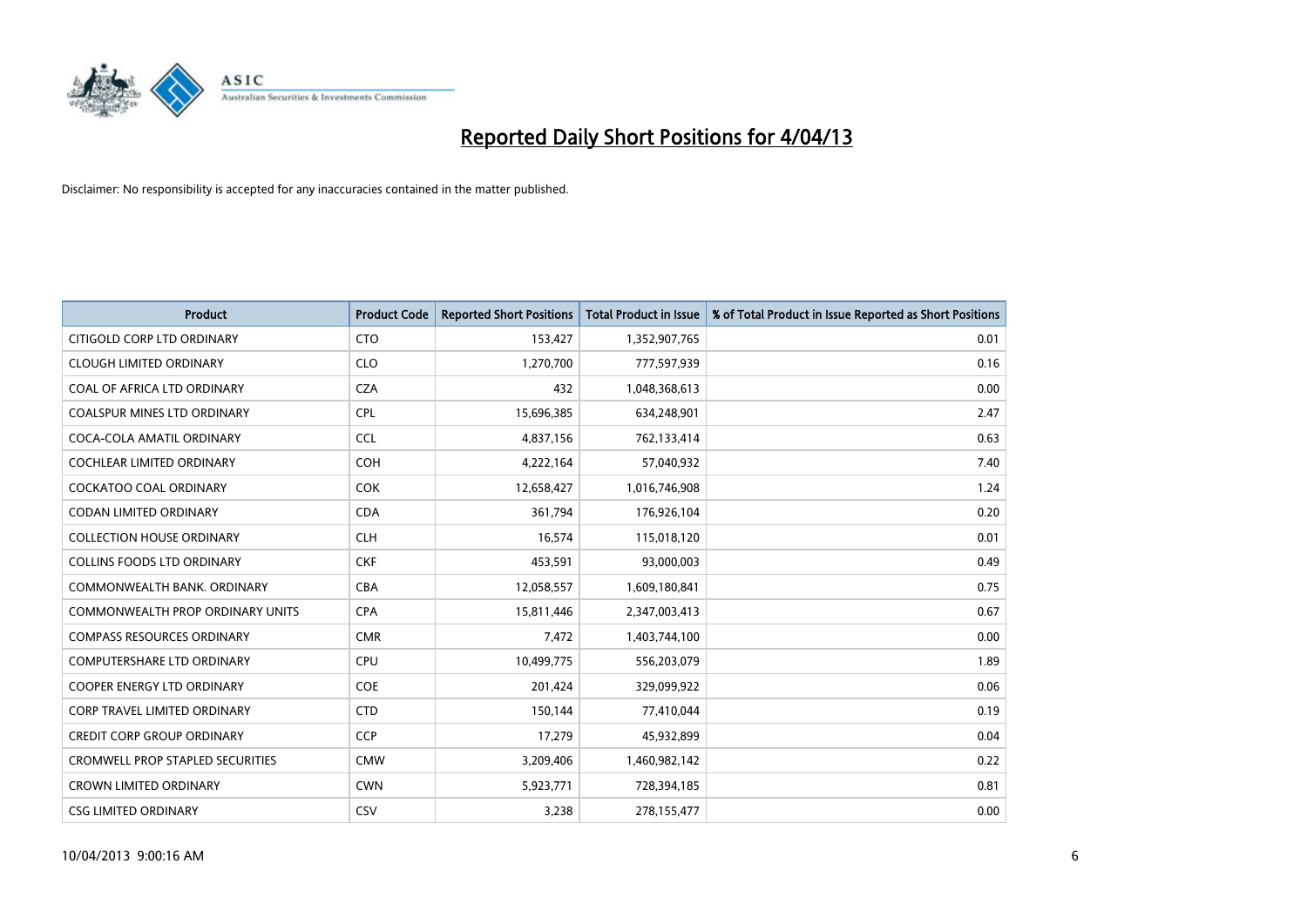

| <b>Product</b>                     | <b>Product Code</b> | <b>Reported Short Positions</b> | <b>Total Product in Issue</b> | % of Total Product in Issue Reported as Short Positions |
|------------------------------------|---------------------|---------------------------------|-------------------------------|---------------------------------------------------------|
| <b>CSL LIMITED ORDINARY</b>        | <b>CSL</b>          | 741,787                         | 497,370,629                   | 0.15                                                    |
| <b>CSR LIMITED ORDINARY</b>        | <b>CSR</b>          | 49,389,623                      | 506,000,315                   | 9.76                                                    |
| <b>CUDECO LIMITED ORDINARY</b>     | CDU                 | 3,341,598                       | 199,877,294                   | 1.67                                                    |
| DART ENERGY LTD ORDINARY           | <b>DTE</b>          | 14,445,205                      | 878,668,388                   | 1.64                                                    |
| DAVID JONES LIMITED ORDINARY       | <b>DIS</b>          | 56,310,194                      | 531,788,775                   | 10.59                                                   |
| DECMIL GROUP LIMITED ORDINARY      | <b>DCG</b>          | 1,571,784                       | 168,203,219                   | 0.93                                                    |
| DEXUS PROPERTY GROUP STAPLED UNITS | <b>DXS</b>          | 12,007,239                      | 4,839,024,176                 | 0.25                                                    |
| DISCOVERY METALS LTD ORDINARY      | <b>DML</b>          | 7,626,754                       | 486,986,451                   | 1.57                                                    |
| DOMINO PIZZA ENTERPR ORDINARY      | <b>DMP</b>          | 169,113                         | 70,192,674                    | 0.24                                                    |
| DORAY MINERALS LTD ORDINARY        | <b>DRM</b>          | 57,921                          | 141,866,768                   | 0.04                                                    |
| DOWNER EDI LIMITED ORDINARY        | <b>DOW</b>          | 7,580,652                       | 429,100,296                   | 1.77                                                    |
| DRILLSEARCH ENERGY ORDINARY        | <b>DLS</b>          | 2,921,334                       | 427,353,371                   | 0.68                                                    |
| DUET GROUP STAPLED US PROHIBIT.    | <b>DUE</b>          | 15,909,990                      | 1,169,314,842                 | 1.36                                                    |
| DULUXGROUP LIMITED ORDINARY        | <b>DLX</b>          | 10,220,480                      | 374,507,181                   | 2.73                                                    |
| <b>DWS LTD ORDINARY</b>            | <b>DWS</b>          | 298,251                         | 132,362,763                   | 0.23                                                    |
| ECHO ENTERTAINMENT ORDINARY        | <b>EGP</b>          | 6,997,215                       | 825,672,730                   | 0.85                                                    |
| ELDERS LIMITED ORDINARY            | <b>ELD</b>          | 17,282,174                      | 448,598,480                   | 3.85                                                    |
| ELEMENTAL MINERALS ORDINARY        | <b>ELM</b>          | 33,456                          | 288,587,228                   | 0.01                                                    |
| ELEMENTOS LIMITED ORDINARY         | <b>ELT</b>          | 16                              | 149,531,420                   | 0.00                                                    |
| <b>EMECO HOLDINGS ORDINARY</b>     | EHL.                | 6,895,498                       | 599,675,707                   | 1.15                                                    |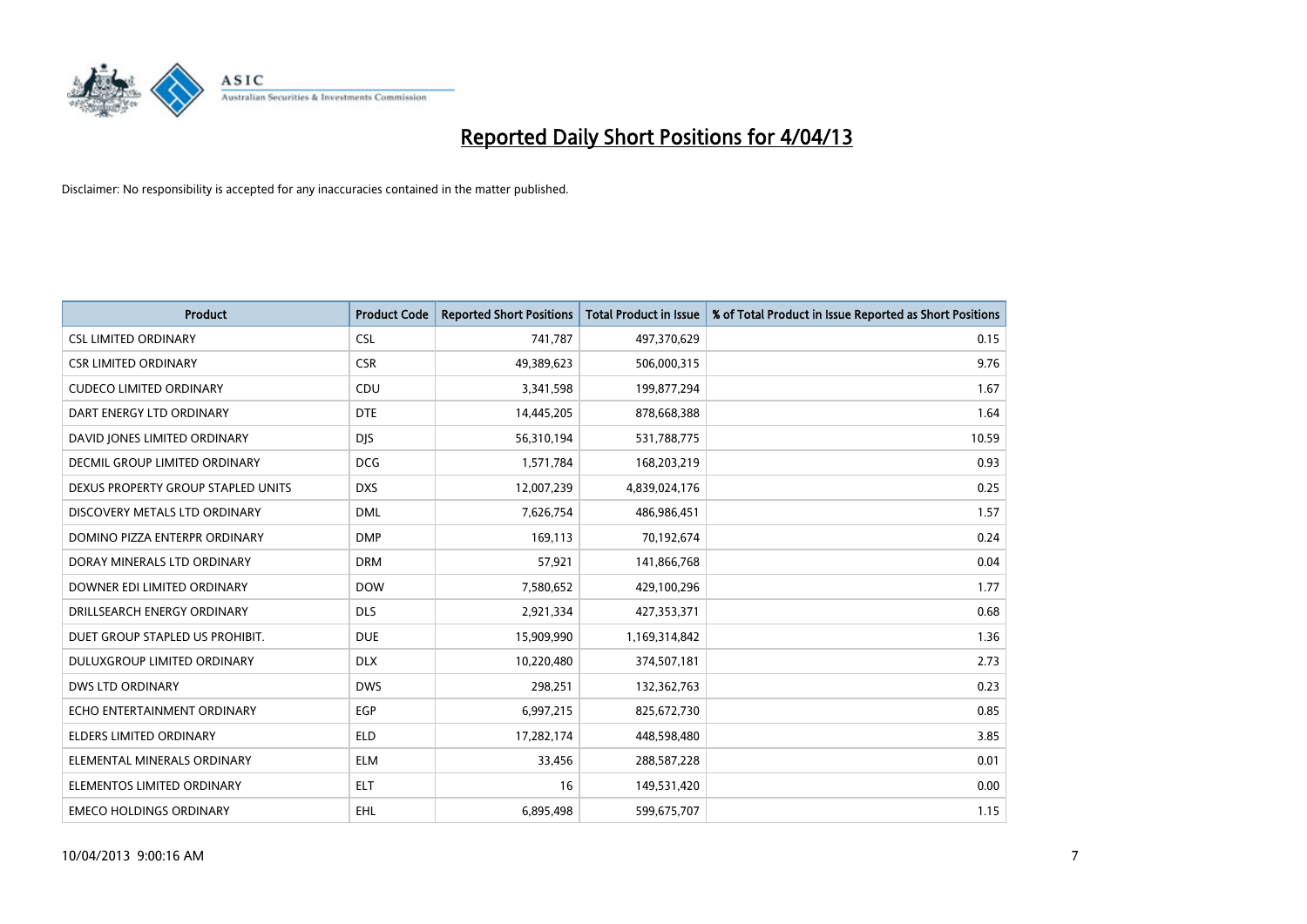

| <b>Product</b>                         | <b>Product Code</b> | <b>Reported Short Positions</b> | <b>Total Product in Issue</b> | % of Total Product in Issue Reported as Short Positions |
|----------------------------------------|---------------------|---------------------------------|-------------------------------|---------------------------------------------------------|
| <b>ENDEAVOUR MIN CORP CDI 1:1</b>      | <b>EVR</b>          | 219,791                         | 131,354,574                   | 0.17                                                    |
| ENERGY RESOURCES ORDINARY 'A'          | <b>ERA</b>          | 8,517,774                       | 517,725,062                   | 1.65                                                    |
| <b>ENERGY WORLD CORPOR, ORDINARY</b>   | <b>EWC</b>          | 19,980,321                      | 1,734,166,672                 | 1.15                                                    |
| <b>ENVESTRA LIMITED ORDINARY</b>       | <b>ENV</b>          | 3,524,878                       | 1,603,333,497                 | 0.22                                                    |
| EVOLUTION MINING LTD ORDINARY          | <b>EVN</b>          | 17,054,430                      | 708,092,989                   | 2.41                                                    |
| <b>EXALT RESOURCES LTD ORDINARY</b>    | ERD                 | 20,000                          | 50,376,664                    | 0.04                                                    |
| FAIRFAX MEDIA LTD ORDINARY             | <b>FXJ</b>          | 408,811,653                     | 2,351,955,725                 | 17.38                                                   |
| <b>FANTASTIC HOLDINGS ORDINARY</b>     | <b>FAN</b>          | 35,496                          | 102,739,538                   | 0.03                                                    |
| FAR LTD ORDINARY                       | FAR                 | 22,121,932                      | 2,499,846,742                 | 0.88                                                    |
| FEDERATION CNTRES ORD/UNIT STAPLED SEC | FDC                 | 4,864,957                       | 1,427,641,565                 | 0.34                                                    |
| FKP PROPERTY GROUP STAPLED SECURITIES  | <b>FKP</b>          | 6,633,549                       | 321,578,705                   | 2.06                                                    |
| FLEETWOOD CORP ORDINARY                | <b>FWD</b>          | 3,755,832                       | 60,104,188                    | 6.25                                                    |
| FLETCHER BUILDING ORDINARY             | <b>FBU</b>          | 3,511,042                       | 684,793,538                   | 0.51                                                    |
| FLEXIGROUP LIMITED ORDINARY            | <b>FXL</b>          | 172,047                         | 287,869,669                   | 0.06                                                    |
| <b>FLIGHT CENTRE ORDINARY</b>          | <b>FLT</b>          | 11,054,002                      | 100,414,455                   | 11.01                                                   |
| FLINDERS MINES LTD ORDINARY            | <b>FMS</b>          | 2,864,562                       | 1,821,300,404                 | 0.16                                                    |
| <b>FOCUS MINERALS LTD ORDINARY</b>     | <b>FML</b>          | 22,005,644                      | 8,822,771,352                 | 0.25                                                    |
| FONTERRA SHARE FUND ORDINARY UNITS     | <b>FSF</b>          | 457,780                         | 95,806,880                    | 0.48                                                    |
| <b>FORGE GROUP LIMITED ORDINARY</b>    | FGE                 | 116,252                         | 86,169,014                    | 0.13                                                    |
| FORTESCUE METALS GRP ORDINARY          | <b>FMG</b>          | 187, 151, 150                   | 3,113,798,659                 | 6.01                                                    |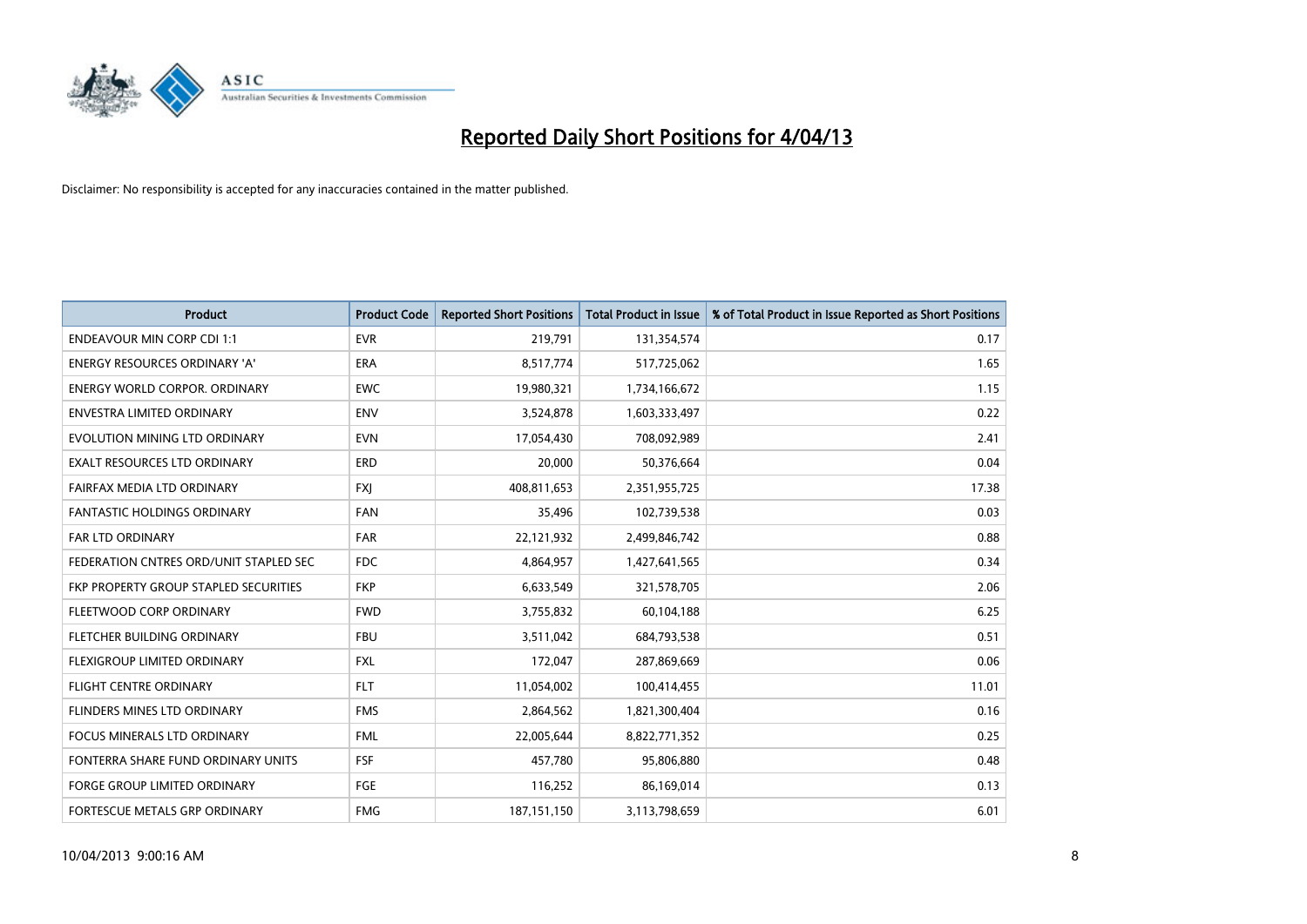

| <b>Product</b>                                   | <b>Product Code</b> | <b>Reported Short Positions</b> | <b>Total Product in Issue</b> | % of Total Product in Issue Reported as Short Positions |
|--------------------------------------------------|---------------------|---------------------------------|-------------------------------|---------------------------------------------------------|
| <b>G.U.D. HOLDINGS ORDINARY</b>                  | GUD                 | 4,942,683                       | 71,341,319                    | 6.93                                                    |
| <b>G8 EDUCATION LIMITED ORDINARY</b>             | <b>GEM</b>          | 769,023                         | 270,940,348                   | 0.28                                                    |
| <b>GALAXY RESOURCES ORDINARY</b>                 | GXY                 | 3,927,880                       | 584,355,501                   | 0.67                                                    |
| <b>GEODYNAMICS LIMITED ORDINARY</b>              | GDY                 | 850                             | 406,452,608                   | 0.00                                                    |
| <b>GINDALBIE METALS LTD ORDINARY</b>             | GBG                 | 34,661,011                      | 1,492,154,301                 | 2.32                                                    |
| <b>GOODMAN FIELDER, ORDINARY</b>                 | <b>GFF</b>          | 51,086,402                      | 1,955,559,207                 | 2.61                                                    |
| <b>GOODMAN GROUP STAPLED</b>                     | GMG                 | 8,815,130                       | 1,713,233,947                 | 0.51                                                    |
| <b>GPT GROUP STAPLED SEC.</b>                    | <b>GPT</b>          | 4,448,411                       | 1,768,731,729                 | 0.25                                                    |
| <b>GRAINCORP LIMITED A CLASS ORDINARY</b>        | <b>GNC</b>          | 1,883,868                       | 228,855,628                   | 0.82                                                    |
| <b>GRANGE RESOURCES, ORDINARY</b>                | GRR                 | 1,979,721                       | 1,156,492,195                 | 0.17                                                    |
| <b>GREENLAND MIN EN LTD ORDINARY</b>             | GGG                 | 4,922,050                       | 571,975,263                   | 0.86                                                    |
| <b>GROWTHPOINT PROPERTY ORD/UNIT STAPLED SEC</b> | GOZ                 | 2,100                           | 402,830,366                   | 0.00                                                    |
| <b>GRYPHON MINERALS LTD ORDINARY</b>             | GRY                 | 13,180,536                      | 400,464,983                   | 3.29                                                    |
| <b>GUILDFORD COAL LTD ORDINARY</b>               | <b>GUF</b>          | 1,689,626                       | 635,046,899                   | 0.27                                                    |
| <b>GUNNS LIMITED ORDINARY</b>                    | <b>GNS</b>          | 51,772,667                      | 848,401,559                   | 6.10                                                    |
| <b>GWA GROUP LTD ORDINARY</b>                    | <b>GWA</b>          | 8,241,011                       | 304,706,899                   | 2.70                                                    |
| HARVEY NORMAN ORDINARY                           | <b>HVN</b>          | 87,055,902                      | 1,062,316,784                 | 8.19                                                    |
| HASTIE GROUP LIMITED ORDINARY                    | <b>HST</b>          | 210,891                         | 137,353,504                   | 0.15                                                    |
| <b>HAVILAH RESOURCES NL ORDINARY</b>             | <b>HAV</b>          | 45,971                          | 120,333,301                   | 0.04                                                    |
| <b>HENDERSON GROUP CDI 1:1</b>                   | <b>HGG</b>          | 2,379,313                       | 725,243,442                   | 0.33                                                    |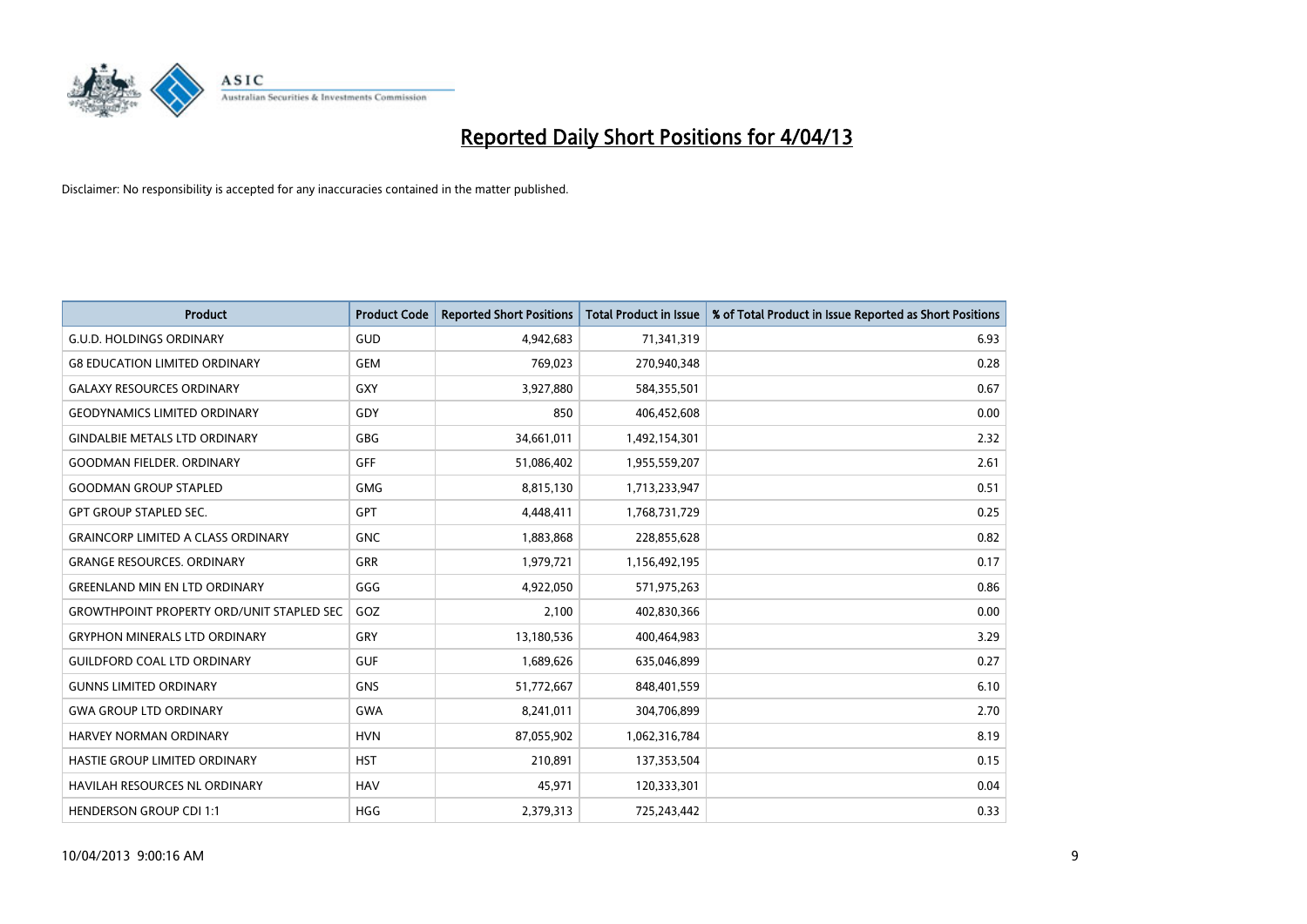

| <b>Product</b>                                | <b>Product Code</b> | <b>Reported Short Positions</b> | <b>Total Product in Issue</b> | % of Total Product in Issue Reported as Short Positions |
|-----------------------------------------------|---------------------|---------------------------------|-------------------------------|---------------------------------------------------------|
| HFA HOLDINGS LIMITED ORDINARY                 | <b>HFA</b>          | 3,809                           | 117,332,831                   | 0.00                                                    |
| HILLGROVE RES LTD ORDINARY                    | <b>HGO</b>          | 1,736,137                       | 1,022,760,221                 | 0.17                                                    |
| HILLS HOLDINGS LTD ORDINARY                   | <b>HIL</b>          | 2,541,127                       | 246,500,444                   | 1.03                                                    |
| HORIZON OIL LIMITED ORDINARY                  | <b>HZN</b>          | 52,021,846                      | 1,135,266,515                 | 4.58                                                    |
| <b>ICON ENERGY LIMITED ORDINARY</b>           | ICN                 | 1,561,358                       | 533,391,210                   | 0.29                                                    |
| <b>IINET LIMITED ORDINARY</b>                 | <b>IIN</b>          | 1,420,654                       | 161,238,847                   | 0.88                                                    |
| <b>ILUKA RESOURCES ORDINARY</b>               | <b>ILU</b>          | 68,401,959                      | 418,700,517                   | 16.34                                                   |
| <b>IMDEX LIMITED ORDINARY</b>                 | <b>IMD</b>          | 3,552,644                       | 210,473,188                   | 1.69                                                    |
| IMF (AUSTRALIA) LTD ORDINARY                  | <b>IMF</b>          | 901,581                         | 123,201,716                   | 0.73                                                    |
| <b>INCITEC PIVOT ORDINARY</b>                 | IPL                 | 25,738,907                      | 1,628,730,107                 | 1.58                                                    |
| INDEPENDENCE GROUP ORDINARY                   | <b>IGO</b>          | 4,148,544                       | 232,882,535                   | 1.78                                                    |
| <b>INDOPHIL RESOURCES ORDINARY</b>            | <b>IRN</b>          | 1,646,854                       | 1,203,146,194                 | 0.14                                                    |
| INFIGEN ENERGY STAPLED SECURITIES             | <b>IFN</b>          | 3,265,854                       | 762,265,972                   | 0.43                                                    |
| <b>INGENIA GROUP STAPLED SECURITIES</b>       | <b>INA</b>          | 2,000,000                       | 441,029,194                   | 0.45                                                    |
| <b>INSURANCE AUSTRALIA ORDINARY</b>           | <b>IAG</b>          | 3,527,934                       | 2,079,034,021                 | 0.17                                                    |
| INTEGRATED RESEARCH ORDINARY                  | IRI                 | 23,220                          | 168,359,453                   | 0.01                                                    |
| <b>INTREPID MINES ORDINARY</b>                | IAU                 | 14,638,346                      | 555,707,647                   | 2.63                                                    |
| <b>INVESTA OFFICE FUND STAPLED SECURITIES</b> | <b>IOF</b>          | 1,400,990                       | 614,047,458                   | 0.23                                                    |
| <b>INVOCARE LIMITED ORDINARY</b>              | <b>IVC</b>          | 1,836,447                       | 110,030,298                   | 1.67                                                    |
| ION LIMITED ORDINARY                          | <b>ION</b>          | 164,453                         | 256,365,105                   | 0.06                                                    |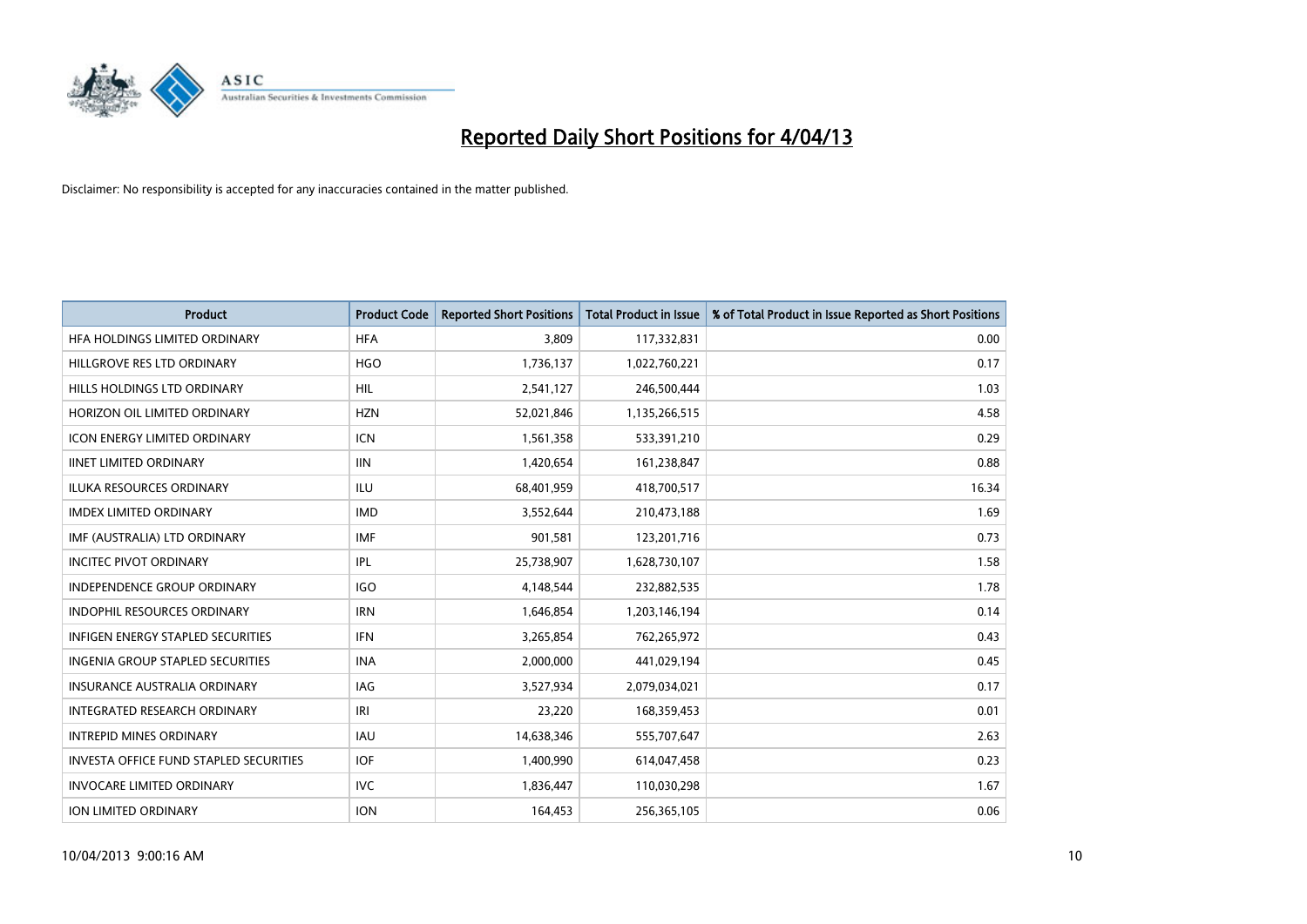

| Product                                  | <b>Product Code</b> | <b>Reported Short Positions</b> | <b>Total Product in Issue</b> | % of Total Product in Issue Reported as Short Positions |
|------------------------------------------|---------------------|---------------------------------|-------------------------------|---------------------------------------------------------|
| <b>IOOF HOLDINGS LTD ORDINARY</b>        | IFL                 | 2,538,091                       | 232,091,225                   | 1.09                                                    |
| <b>IRESS LIMITED ORDINARY</b>            | <b>IRE</b>          | 2,530,225                       | 128,620,231                   | 1.97                                                    |
| <b>IRON ORE HOLDINGS ORDINARY</b>        | <b>IOH</b>          | 16,649                          | 161,174,005                   | 0.01                                                    |
| <b>IVANHOE AUSTRALIA ORDINARY</b>        | <b>IVA</b>          | 1,844,342                       | 725,277,451                   | 0.25                                                    |
| JAMES HARDIE INDUST CHESS DEPOSITARY INT | <b>IHX</b>          | 6,418,800                       | 441,644,484                   | 1.45                                                    |
| <b>JB HI-FI LIMITED ORDINARY</b>         | <b>JBH</b>          | 18,246,563                      | 98,947,309                    | 18.44                                                   |
| <b>JUMBO INTERACTIVE ORDINARY</b>        | <b>JIN</b>          | 20,523                          | 43,552,560                    | 0.05                                                    |
| <b>JUPITER MINES ORDINARY</b>            | <b>IMS</b>          | 30                              | 2,281,835,383                 | 0.00                                                    |
| <b>KAGARA LTD ORDINARY</b>               | KZL                 | 3,008,926                       | 798,953,117                   | 0.38                                                    |
| KAROON GAS AUSTRALIA ORDINARY            | <b>KAR</b>          | 636,325                         | 221,420,769                   | 0.29                                                    |
| KATHMANDU HOLD LTD ORDINARY              | <b>KMD</b>          | 185,043                         | 200,215,894                   | 0.09                                                    |
| <b>KBL MINING LIMITED ORDINARY</b>       | KBL                 | 1,820                           | 293,535,629                   | 0.00                                                    |
| KINGSGATE CONSOLID. ORDINARY             | <b>KCN</b>          | 13,007,089                      | 151,828,173                   | 8.57                                                    |
| KINGSROSE MINING LTD ORDINARY            | <b>KRM</b>          | 311,738                         | 291,959,871                   | 0.11                                                    |
| LEIGHTON HOLDINGS ORDINARY               | LEI                 | 8,132,161                       | 337,199,938                   | 2.41                                                    |
| LEND LEASE GROUP UNIT/ORD STAPLED        | LLC                 | 4,194,203                       | 575,508,314                   | 0.73                                                    |
| LINC ENERGY LTD ORDINARY                 | <b>LNC</b>          | 13,816,943                      | 517,770,424                   | 2.67                                                    |
| LION SELECTION GRP ORDINARY              | <b>LSX</b>          | 36                              | 88,030,963                    | 0.00                                                    |
| LYCOPODIUM LIMITED ORDINARY              | LYL                 | 202                             | 38,955,103                    | 0.00                                                    |
| LYNAS CORPORATION ORDINARY               | <b>LYC</b>          | 205,494,617                     | 1,960,801,292                 | 10.48                                                   |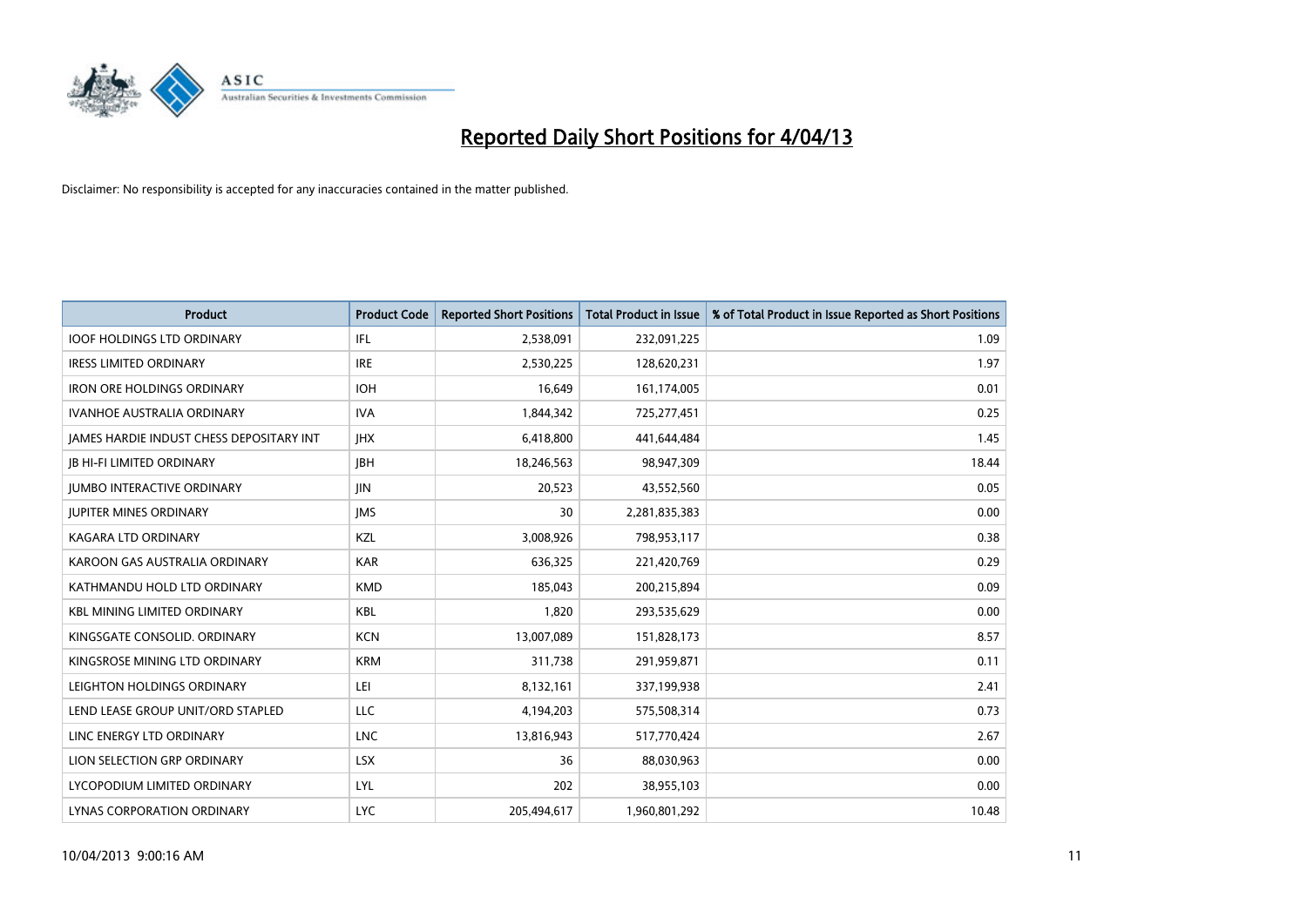

| <b>Product</b>                        | <b>Product Code</b> | <b>Reported Short Positions</b> | <b>Total Product in Issue</b> | % of Total Product in Issue Reported as Short Positions |
|---------------------------------------|---------------------|---------------------------------|-------------------------------|---------------------------------------------------------|
| M2 TELECOMMUNICATION ORDINARY         | <b>MTU</b>          | 7,268,711                       | 158,559,583                   | 4.58                                                    |
| MACA LIMITED ORDINARY                 | <b>MLD</b>          | 109,007                         | 172,500,000                   | 0.06                                                    |
| <b>MACMAHON HOLDINGS ORDINARY</b>     | <b>MAH</b>          | 13,436,697                      | 1,261,699,966                 | 1.06                                                    |
| MACO ATLAS ROADS GRP ORDINARY STAPLED | <b>MQA</b>          | 17,346,944                      | 478,531,436                   | 3.63                                                    |
| MACQUARIE GROUP LTD ORDINARY          | <b>MOG</b>          | 3,926,058                       | 339,506,578                   | 1.16                                                    |
| MAGELLAN FIN GRP LTD ORDINARY         | <b>MFG</b>          | 650,236                         | 152,769,166                   | 0.43                                                    |
| MAGELLAN FLAGSHIP ORDINARY            | <b>MFF</b>          | 426                             | 345,472,596                   | 0.00                                                    |
| <b>MATRIX C &amp; E LTD ORDINARY</b>  | <b>MCE</b>          | 3,535,973                       | 94,555,428                    | 3.74                                                    |
| <b>MAVERICK DRILLING ORDINARY</b>     | <b>MAD</b>          | 10,575,586                      | 452,726,751                   | 2.34                                                    |
| MAYNE PHARMA LTD ORDINARY             | <b>MYX</b>          | 250,000                         | 562,956,475                   | 0.04                                                    |
| MCMILLAN SHAKESPEARE ORDINARY         | <b>MMS</b>          | 256,668                         | 74,523,965                    | 0.34                                                    |
| MCPHERSON'S LTD ORDINARY              | <b>MCP</b>          | 15,742                          | 84,015,724                    | 0.02                                                    |
| MEDUSA MINING LTD ORDINARY            | <b>MML</b>          | 3,738,708                       | 188,903,911                   | 1.98                                                    |
| MELBOURNE IT LIMITED ORDINARY         | MLB                 | 316,059                         | 82,451,363                    | 0.38                                                    |
| MEO AUSTRALIA LTD ORDINARY            | <b>MEO</b>          | 432,047                         | 627,264,587                   | 0.07                                                    |
| MERMAID MARINE ORDINARY               | <b>MRM</b>          | 1,285,044                       | 227,935,608                   | 0.56                                                    |
| MESOBLAST LIMITED ORDINARY            | <b>MSB</b>          | 17,923,731                      | 314,811,301                   | 5.69                                                    |
| METALS X LIMITED ORDINARY             | <b>MLX</b>          | 77,960                          | 1,651,766,110                 | 0.00                                                    |
| METCASH LIMITED ORDINARY              | <b>MTS</b>          | 102,154,764                     | 880,704,786                   | 11.60                                                   |
| METMINCO LIMITED ORDINARY             | <b>MNC</b>          | 15,276                          | 1,749,543,023                 | 0.00                                                    |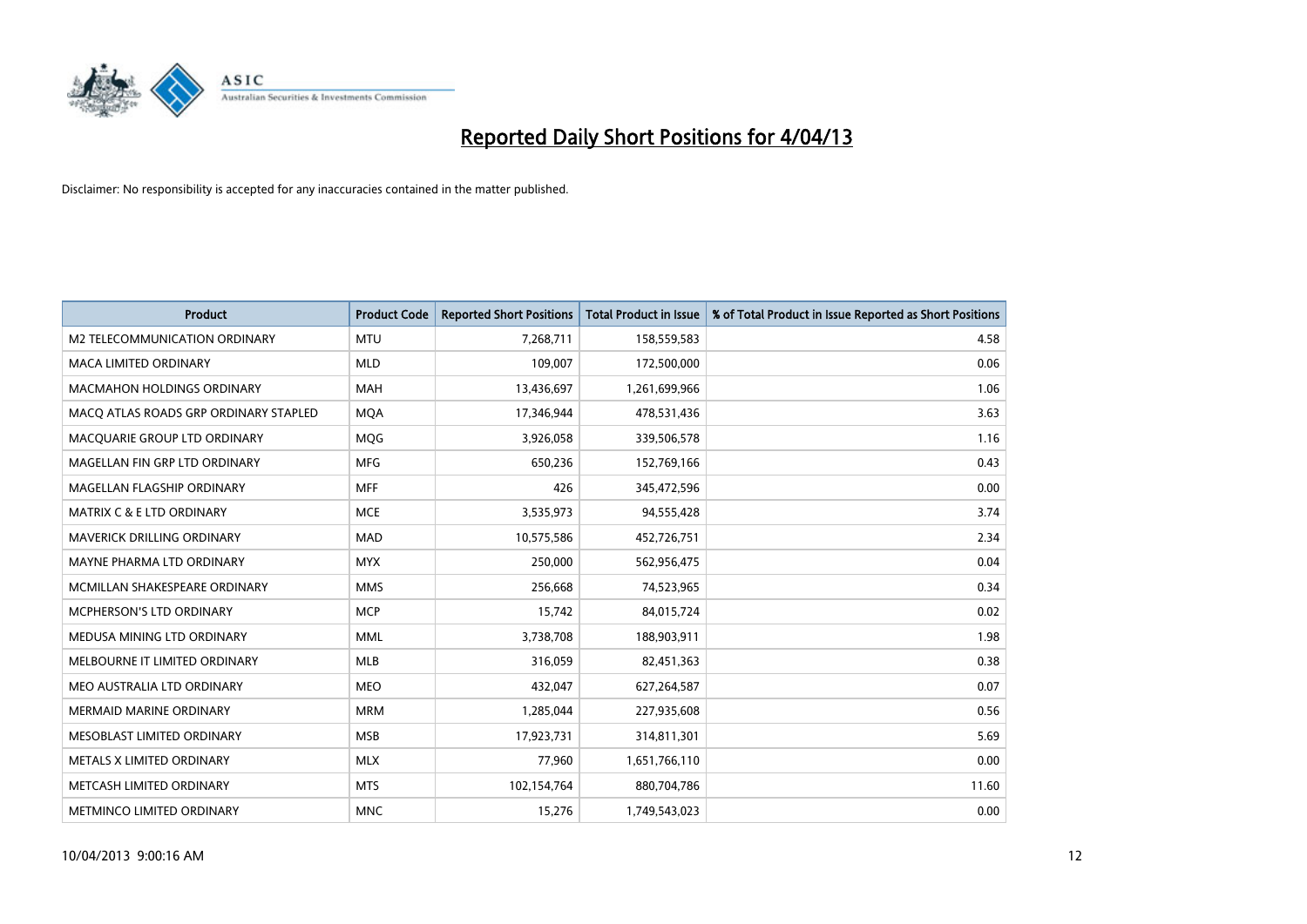

| <b>Product</b>                    | <b>Product Code</b> | <b>Reported Short Positions</b> | <b>Total Product in Issue</b> | % of Total Product in Issue Reported as Short Positions |
|-----------------------------------|---------------------|---------------------------------|-------------------------------|---------------------------------------------------------|
| MICLYN EXP OFFSHR ORDINARY        | <b>MIO</b>          | 881,164                         | 278,639,188                   | 0.32                                                    |
| MILTON CORPORATION ORDINARY       | <b>MLT</b>          | 12,800                          | 122,147,119                   | 0.01                                                    |
| MINCOR RESOURCES NL ORDINARY      | <b>MCR</b>          | 2,414,910                       | 188,208,274                   | 1.28                                                    |
| MINERAL DEPOSITS ORDINARY         | <b>MDL</b>          | 1,784,334                       | 83,538,786                    | 2.14                                                    |
| MINERAL RESOURCES, ORDINARY       | <b>MIN</b>          | 3,878,762                       | 185,724,169                   | 2.09                                                    |
| MIRABELA NICKEL LTD ORDINARY      | <b>MBN</b>          | 16,029,795                      | 876,765,094                   | 1.83                                                    |
| MIRVAC GROUP STAPLED SECURITIES   | <b>MGR</b>          | 7,613,998                       | 3,426,028,367                 | 0.22                                                    |
| MOLOPO ENERGY LTD ORDINARY        | <b>MPO</b>          | 1,298,487                       | 246,371,894                   | 0.53                                                    |
| MOLY MINES LIMITED ORDINARY       | <b>MOL</b>          | 563                             | 384,893,989                   | 0.00                                                    |
| MONADELPHOUS GROUP ORDINARY       | <b>MND</b>          | 8,558,867                       | 90,940,258                    | 9.41                                                    |
| MORTGAGE CHOICE LTD ORDINARY      | <b>MOC</b>          | 1,495,249                       | 123,431,282                   | 1.21                                                    |
| <b>MOUNT GIBSON IRON ORDINARY</b> | <b>MGX</b>          | 10,156,522                      | 1,090,584,232                 | 0.93                                                    |
| MULTIPLEX SITES SITES             | <b>MXUPA</b>        | 883                             | 4,500,000                     | 0.02                                                    |
| MURCHISON METALS LTD ORDINARY     | <b>MMX</b>          | 3,869,128                       | 450,497,346                   | 0.86                                                    |
| MYER HOLDINGS LTD ORDINARY        | <b>MYR</b>          | 76,776,186                      | 583,494,551                   | 13.16                                                   |
| MYSTATE LIMITED ORDINARY          | <b>MYS</b>          | 49,225                          | 87,117,374                    | 0.06                                                    |
| NATIONAL AUST. BANK ORDINARY      | <b>NAB</b>          | 13,099,868                      | 2,342,421,436                 | 0.56                                                    |
| NAVITAS LIMITED ORDINARY          | <b>NVT</b>          | 14,453,407                      | 375,367,918                   | 3.85                                                    |
| NEON ENERGY LIMITED ORDINARY      | <b>NEN</b>          | 3,216,624                       | 549,844,091                   | 0.59                                                    |
| NEW HOPE CORPORATION ORDINARY     | <b>NHC</b>          | 2,594,306                       | 830,563,352                   | 0.31                                                    |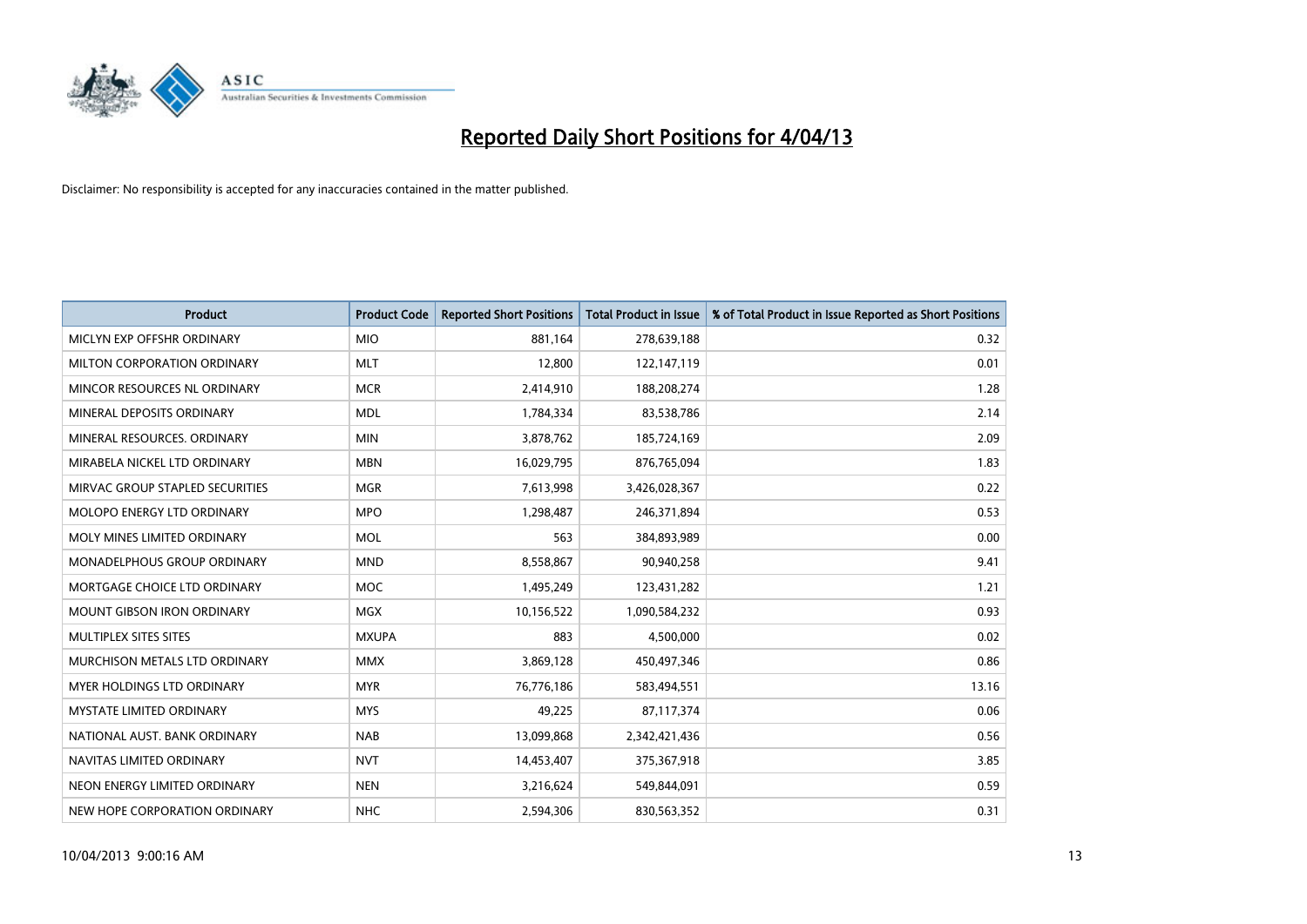

| <b>Product</b>                        | <b>Product Code</b> | <b>Reported Short Positions</b> | <b>Total Product in Issue</b> | % of Total Product in Issue Reported as Short Positions |
|---------------------------------------|---------------------|---------------------------------|-------------------------------|---------------------------------------------------------|
| NEW STANDARD ENERGY ORDINARY          | <b>NSE</b>          | 505,485                         | 305,331,847                   | 0.17                                                    |
| NEWCREST MINING ORDINARY              | <b>NCM</b>          | 5,916,621                       | 765,906,839                   | 0.77                                                    |
| NEWS CORP A NON-VOTING CDI            | <b>NWSLV</b>        | 2,297,030                       | 1,521,944,248                 | 0.15                                                    |
| NEWS CORP B VOTING CDI                | <b>NWS</b>          | 789,192                         | 798,520,953                   | 0.10                                                    |
| NEXTDC LIMITED ORDINARY               | <b>NXT</b>          | 5,093,455                       | 172,602,288                   | 2.95                                                    |
| NEXUS ENERGY LIMITED ORDINARY         | <b>NXS</b>          | 14,688,820                      | 1,329,821,159                 | 1.10                                                    |
| NIDO PETROLEUM ORDINARY               | <b>NDO</b>          | 105,313                         | 2,044,984,301                 | 0.01                                                    |
| NOBLE MINERAL RES ORDINARY            | <b>NMG</b>          | 2,528,936                       | 666,397,952                   | 0.38                                                    |
| NORFOLK GROUP ORDINARY                | <b>NFK</b>          | 50                              | 158,890,730                   | 0.00                                                    |
| NORTHERN IRON LTD ORDINARY            | <b>NFE</b>          | 1,914,253                       | 484,405,314                   | 0.40                                                    |
| NORTHERN STAR ORDINARY                | <b>NST</b>          | 7,047,987                       | 424,277,027                   | 1.66                                                    |
| NRW HOLDINGS LIMITED ORDINARY         | <b>NWH</b>          | 10,990,391                      | 278,888,011                   | 3.94                                                    |
| NUCOAL RESOURCES LTD ORDINARY         | <b>NCR</b>          | 250,000                         | 768,612,354                   | 0.03                                                    |
| NUFARM LIMITED ORDINARY               | <b>NUF</b>          | 9,101,356                       | 262,796,891                   | 3.46                                                    |
| <b>OAKTON LIMITED ORDINARY</b>        | <b>OKN</b>          | 3,149                           | 89,777,735                    | 0.00                                                    |
| OCEANAGOLD CORP. CHESS DEPOSITARY INT | <b>OGC</b>          | 336,107                         | 293,517,918                   | 0.11                                                    |
| OIL SEARCH LTD ORDINARY               | OSH                 | 27,646,972                      | 1,334,756,742                 | 2.07                                                    |
| OM HOLDINGS LIMITED ORDINARY          | OMH                 | 3,709,521                       | 673,423,337                   | 0.55                                                    |
| ORICA LIMITED ORDINARY                | ORI                 | 2,812,067                       | 366,768,327                   | 0.77                                                    |
| ORIGIN ENERGY ORDINARY                | <b>ORG</b>          | 21,153,495                      | 1,094,033,515                 | 1.93                                                    |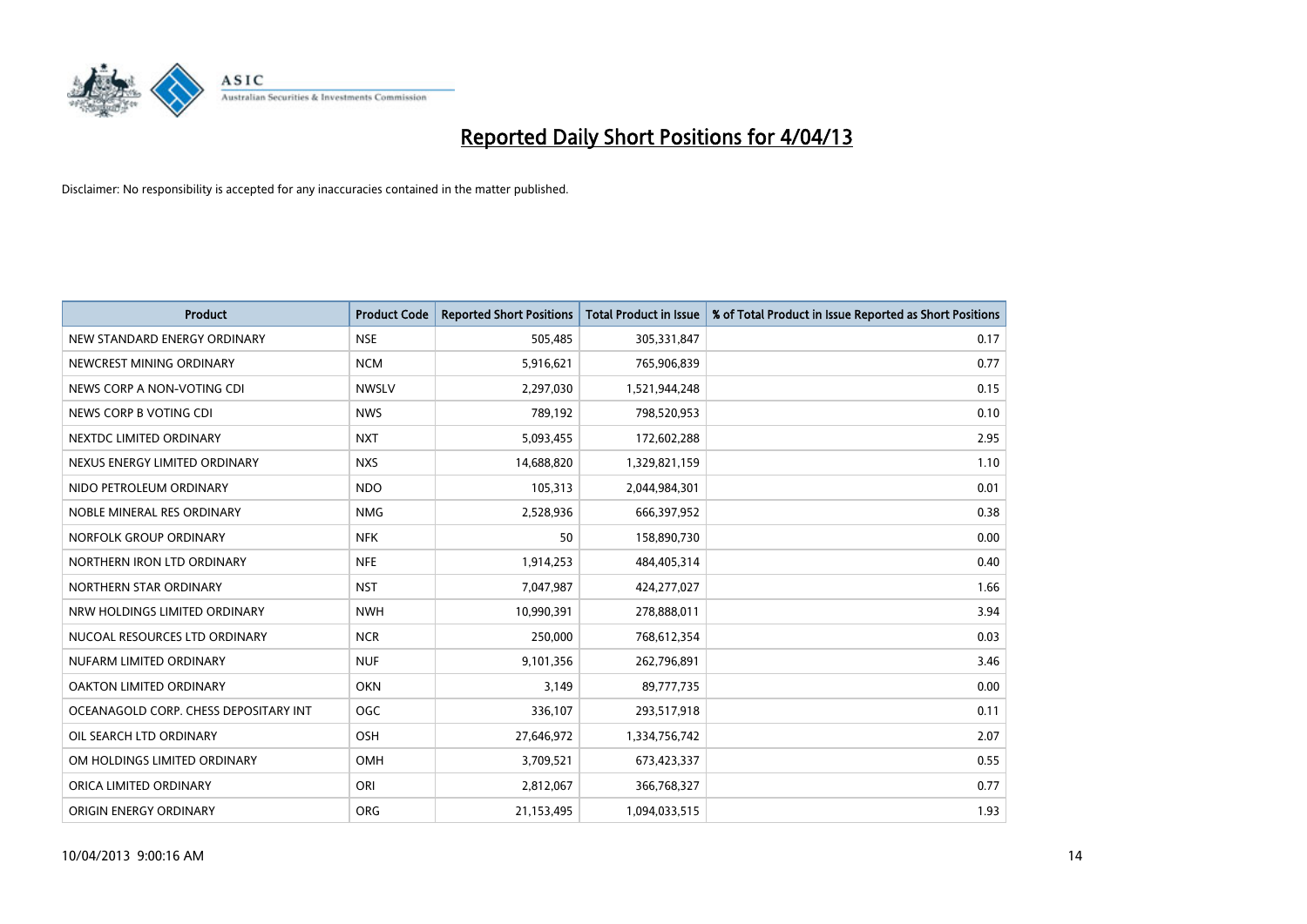

| <b>Product</b>                 | <b>Product Code</b> | <b>Reported Short Positions</b> | <b>Total Product in Issue</b> | % of Total Product in Issue Reported as Short Positions |
|--------------------------------|---------------------|---------------------------------|-------------------------------|---------------------------------------------------------|
| OROCOBRE LIMITED ORDINARY      | <b>ORE</b>          | 537,460                         | 117,745,140                   | 0.46                                                    |
| OROTONGROUP LIMITED ORDINARY   | <b>ORL</b>          | 23,059                          | 40,880,902                    | 0.06                                                    |
| ORPHEUS ENERGY LTD ORDINARY    | <b>OEG</b>          | 67,200                          | 130,475,919                   | 0.05                                                    |
| OZ MINERALS ORDINARY           | OZL                 | 13,864,842                      | 303,470,022                   | 4.57                                                    |
| <b>PACIFIC BRANDS ORDINARY</b> | <b>PBG</b>          | 15,158,741                      | 912,915,695                   | 1.66                                                    |
| PALADIN ENERGY LTD ORDINARY    | <b>PDN</b>          | 112,673,463                     | 837,187,808                   | 13.46                                                   |
| PANAUST LIMITED ORDINARY       | <b>PNA</b>          | 5,191,002                       | 614,407,069                   | 0.84                                                    |
| PANORAMIC RESOURCES ORDINARY   | PAN                 | 1,878,724                       | 256,899,729                   | 0.73                                                    |
| PAPERLINX LIMITED ORDINARY     | <b>PPX</b>          | 68,040                          | 609,280,761                   | 0.01                                                    |
| PAPILLON RES LTD ORDINARY      | PIR                 | 2,217,190                       | 336,978,210                   | 0.66                                                    |
| PATTIES FOODS LTD ORDINARY     | <b>PFL</b>          | 4,605                           | 139,065,639                   | 0.00                                                    |
| PEET LIMITED ORDINARY          | <b>PPC</b>          | 3,292,187                       | 321,013,141                   | 1.03                                                    |
| PERILYA LIMITED ORDINARY       | PEM                 | 1,909                           | 769,316,426                   | 0.00                                                    |
| PERPETUAL LIMITED ORDINARY     | <b>PPT</b>          | 2,094,388                       | 41,980,678                    | 4.99                                                    |
| PERSEUS MINING LTD ORDINARY    | PRU                 | 27,137,206                      | 457,962,088                   | 5.93                                                    |
| PHARMAXIS LTD ORDINARY         | <b>PXS</b>          | 13,788,224                      | 308,543,389                   | 4.47                                                    |
| PLATINUM ASSET ORDINARY        | <b>PTM</b>          | 7,134,999                       | 561,347,878                   | 1.27                                                    |
| PLATINUM AUSTRALIA ORDINARY    | PLA                 | 836,127                         | 504,968,043                   | 0.17                                                    |
| PMI GOLD CORP CDI 1:1          | <b>PVM</b>          | 126,140                         | 138,592,220                   | 0.09                                                    |
| PMP LIMITED ORDINARY           | <b>PMP</b>          | 178,840                         | 323,781,124                   | 0.06                                                    |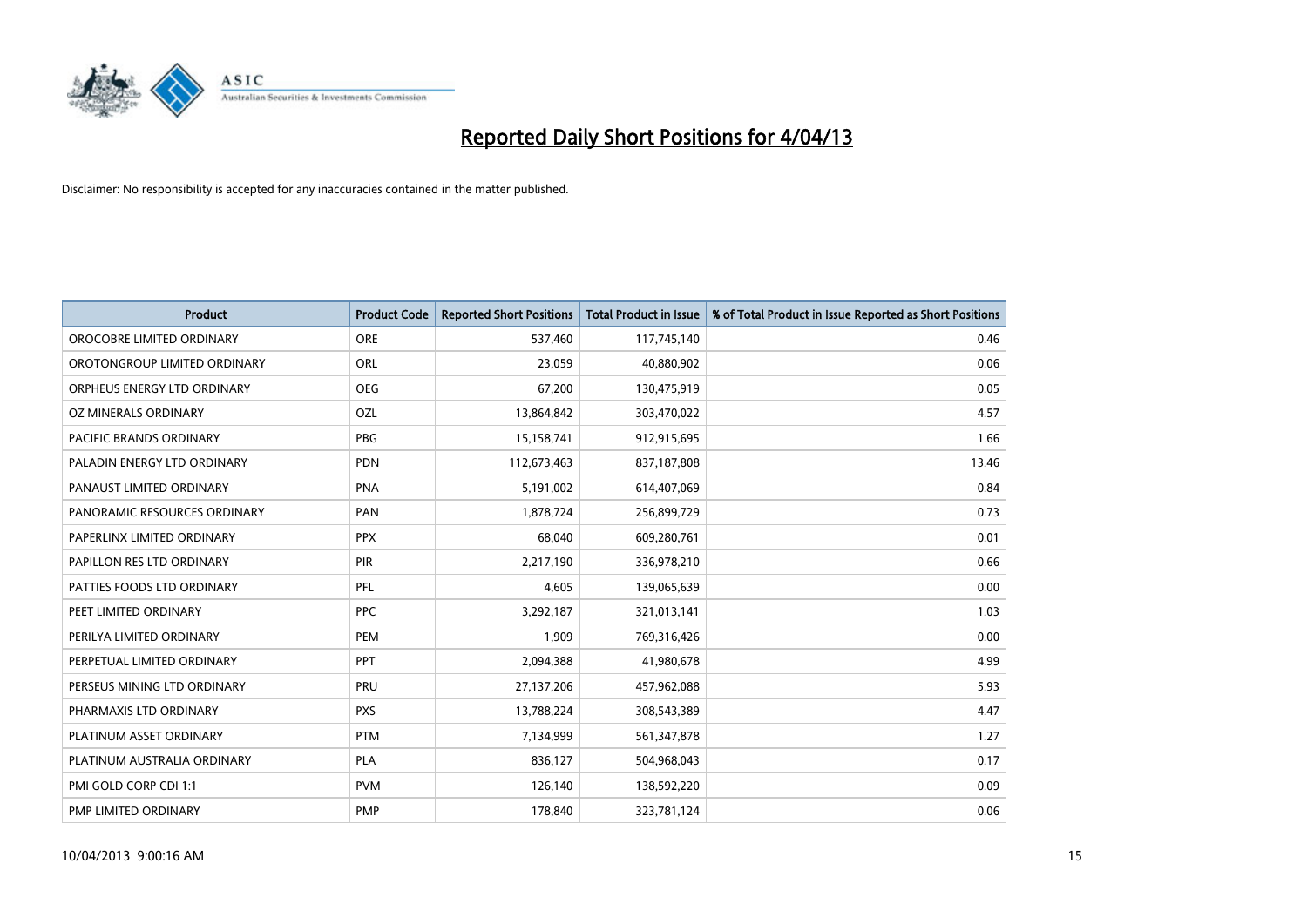

| <b>Product</b>                    | <b>Product Code</b> | <b>Reported Short Positions</b> | <b>Total Product in Issue</b> | % of Total Product in Issue Reported as Short Positions |
|-----------------------------------|---------------------|---------------------------------|-------------------------------|---------------------------------------------------------|
| PRANA BIOTECHNOLOGY ORDINARY      | <b>PBT</b>          | 151,080                         | 344,143,038                   | 0.04                                                    |
| PREMIER INVESTMENTS ORDINARY      | <b>PMV</b>          | 430,489                         | 155,260,478                   | 0.28                                                    |
| PRIMA BIOMED LTD ORDINARY         | <b>PRR</b>          | 424.493                         | 1,066,063,388                 | 0.04                                                    |
| PRIMARY HEALTH CARE ORDINARY      | PRY                 | 15,344,663                      | 502,983,554                   | 3.05                                                    |
| PROGRAMMED ORDINARY               | <b>PRG</b>          | 229,419                         | 118,179,696                   | 0.19                                                    |
| PURA VIDA ENERGY NL ORDINARY      | <b>PVD</b>          | 157,040                         | 59,983,514                    | 0.26                                                    |
| <b>QANTAS AIRWAYS ORDINARY</b>    | QAN                 | 25,137,047                      | 2,248,150,128                 | 1.12                                                    |
| OBE INSURANCE GROUP ORDINARY      | <b>OBE</b>          | 49,130,003                      | 1,196,747,582                 | 4.11                                                    |
| ORXPHARMA LTD ORDINARY            | <b>QRX</b>          | 130,696                         | 144,644,706                   | 0.09                                                    |
| <b>QUBE HOLDINGS LTD ORDINARY</b> | <b>QUB</b>          | 14,098,364                      | 926,489,845                   | 1.52                                                    |
| RAMELIUS RESOURCES ORDINARY       | <b>RMS</b>          | 6,087,263                       | 337,296,949                   | 1.80                                                    |
| RAMSAY HEALTH CARE ORDINARY       | <b>RHC</b>          | 2,172,938                       | 202,081,252                   | 1.08                                                    |
| <b>RCR TOMLINSON ORDINARY</b>     | <b>RCR</b>          | 86,144                          | 132,431,265                   | 0.07                                                    |
| <b>REA GROUP ORDINARY</b>         | <b>REA</b>          | 119,611                         | 131,714,699                   | 0.09                                                    |
| <b>RECKON LIMITED ORDINARY</b>    | <b>RKN</b>          | 452,270                         | 129,488,015                   | 0.35                                                    |
| RED 5 LIMITED ORDINARY            | <b>RED</b>          | 775,897                         | 135,488,008                   | 0.57                                                    |
| RED FORK ENERGY ORDINARY          | <b>RFE</b>          | 5,823,070                       | 384,951,719                   | 1.51                                                    |
| REDBANK ENERGY LTD ORDINARY       | AEJ                 | 13                              | 786,287                       | 0.00                                                    |
| <b>REDFLEX HOLDINGS ORDINARY</b>  | <b>RDF</b>          | 1                               | 110,762,310                   | 0.00                                                    |
| REECE AUSTRALIA LTD. ORDINARY     | <b>REH</b>          | 579                             | 99,600,000                    | 0.00                                                    |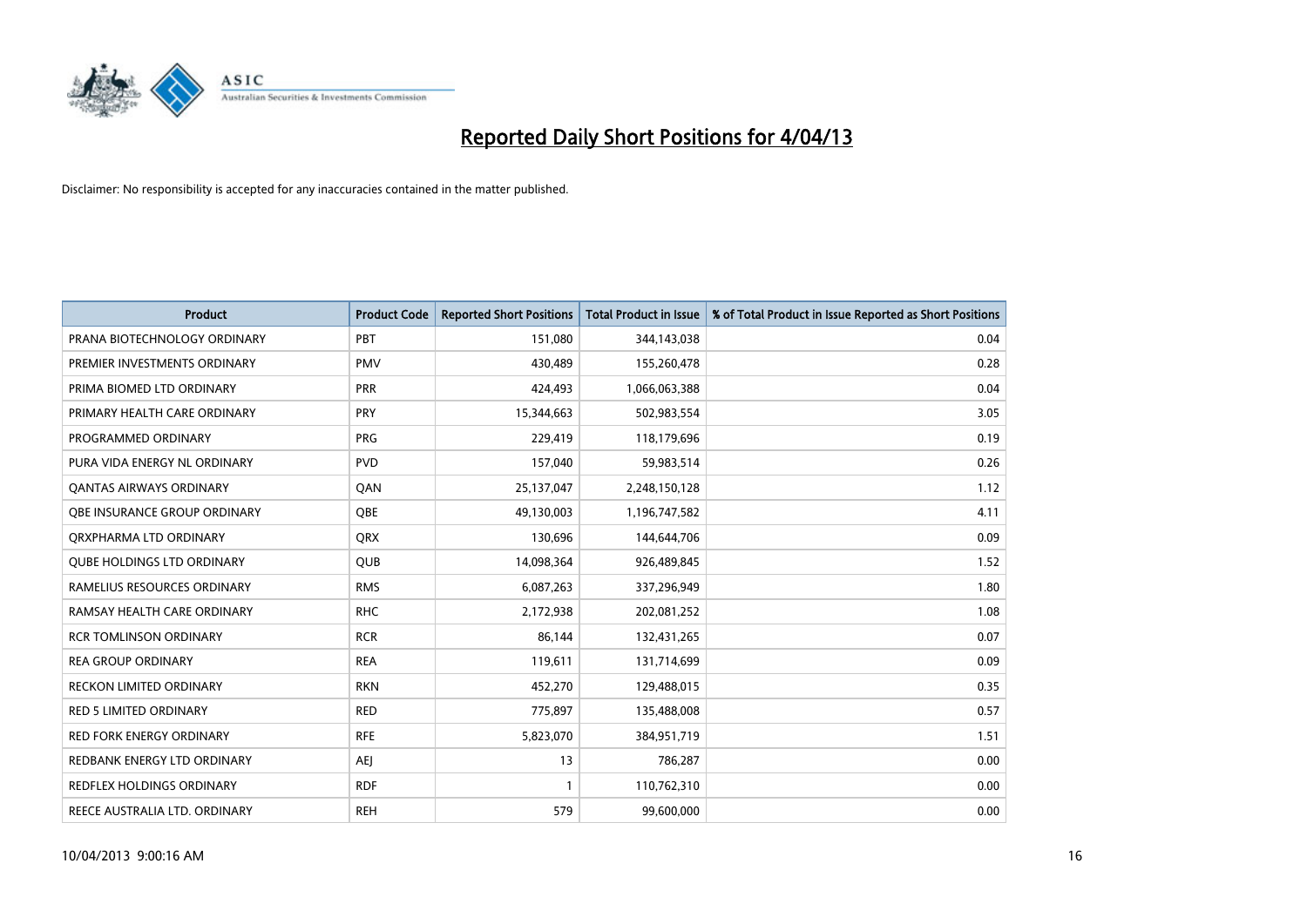

| <b>Product</b>                               | <b>Product Code</b> | <b>Reported Short Positions</b> | <b>Total Product in Issue</b> | % of Total Product in Issue Reported as Short Positions |
|----------------------------------------------|---------------------|---------------------------------|-------------------------------|---------------------------------------------------------|
| <b>REGIS RESOURCES ORDINARY</b>              | <b>RRL</b>          | 7,808,935                       | 474,413,655                   | 1.65                                                    |
| RESMED INC CDI 10:1                          | <b>RMD</b>          | 14,278,824                      | 1,556,242,300                 | 0.92                                                    |
| <b>RESOLUTE MINING ORDINARY</b>              | <b>RSG</b>          | 2,209,866                       | 643,094,224                   | 0.34                                                    |
| RESOURCE GENERATION ORDINARY                 | <b>RES</b>          | 73                              | 284,698,002                   | 0.00                                                    |
| RETAIL FOOD GROUP ORDINARY                   | <b>RFG</b>          | 241,448                         | 130,227,856                   | 0.19                                                    |
| REVERSE CORP LIMITED ORDINARY                | <b>REF</b>          | 100                             | 92,382,175                    | 0.00                                                    |
| REX MINERALS LIMITED ORDINARY                | <b>RXM</b>          | 2,793,782                       | 188,907,284                   | 1.48                                                    |
| RHG LIMITED ORDINARY                         | <b>RHG</b>          | 30,691                          | 308,483,177                   | 0.01                                                    |
| RIALTO ENERGY ORDINARY                       | <b>RIA</b>          | 346,685                         | 682,929,991                   | 0.05                                                    |
| <b>RIDLEY CORPORATION ORDINARY</b>           | <b>RIC</b>          | 1,447,756                       | 307,817,071                   | 0.47                                                    |
| RIO TINTO LIMITED ORDINARY                   | <b>RIO</b>          | 11,728,445                      | 435,758,720                   | 2.69                                                    |
| ROC OIL COMPANY ORDINARY                     | <b>ROC</b>          | 1,774,529                       | 683,235,552                   | 0.26                                                    |
| RURALCO HOLDINGS ORDINARY                    | <b>RHL</b>          | 12,000                          | 55,019,284                    | 0.02                                                    |
| SAI GLOBAL LIMITED ORDINARY                  | SAI                 | 8,794,158                       | 207,032,114                   | 4.25                                                    |
| SALMAT LIMITED ORDINARY                      | <b>SLM</b>          | 36,898                          | 159,812,799                   | 0.02                                                    |
| SAMSON OIL & GAS LTD ORDINARY                | SSN                 | 4,601,000                       | 2,095,649,046                 | 0.22                                                    |
| SANDFIRE RESOURCES ORDINARY                  | <b>SFR</b>          | 2,352,012                       | 153,650,968                   | 1.53                                                    |
| SANTOS LTD ORDINARY                          | <b>STO</b>          | 2,426,311                       | 964,249,885                   | 0.25                                                    |
| SARACEN MINERAL ORDINARY                     | SAR                 | 10,708,839                      | 595,263,186                   | 1.80                                                    |
| <b>SCA PROPERTY GROUP STAPLED SECURITIES</b> | <b>SCP</b>          | 32,108,065                      | 585,455,114                   | 5.48                                                    |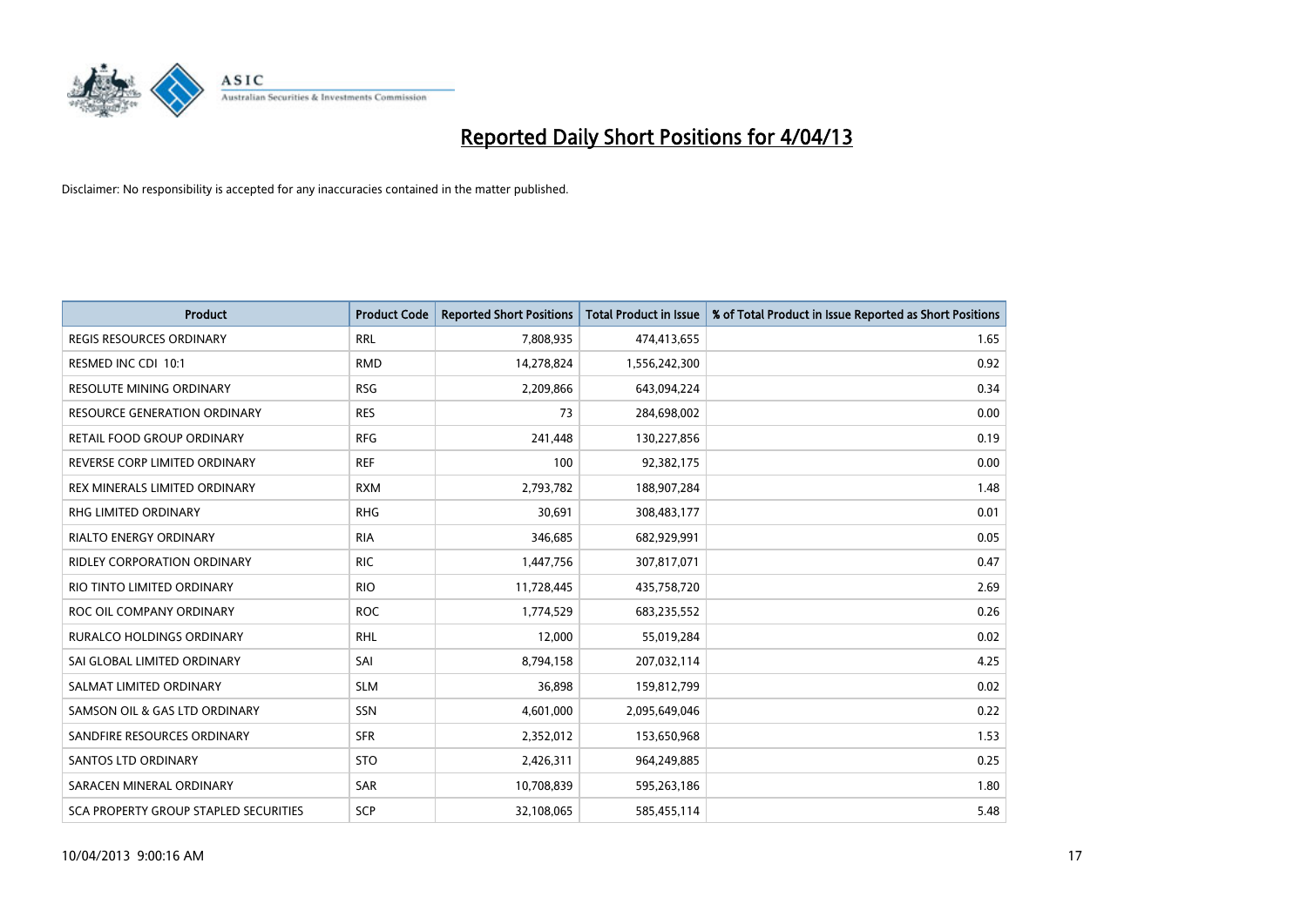

| <b>Product</b>                           | <b>Product Code</b> | <b>Reported Short Positions</b> | <b>Total Product in Issue</b> | % of Total Product in Issue Reported as Short Positions |
|------------------------------------------|---------------------|---------------------------------|-------------------------------|---------------------------------------------------------|
| SEDGMAN LIMITED ORDINARY                 | <b>SDM</b>          | 433,258                         | 217,623,797                   | 0.20                                                    |
| SEEK LIMITED ORDINARY                    | <b>SEK</b>          | 13,908,691                      | 337,833,019                   | 4.12                                                    |
| SENEX ENERGY LIMITED ORDINARY            | SXY                 | 7,609,068                       | 1,140,804,837                 | 0.67                                                    |
| SERVCORP LIMITED ORDINARY                | SRV                 | 180                             | 98,432,275                    | 0.00                                                    |
| SERVICE STREAM ORDINARY                  | SSM                 | 633,009                         | 283,418,867                   | 0.22                                                    |
| SEVEN GROUP HOLDINGS ORDINARY            | <b>SVW</b>          | 1,363,460                       | 308,160,281                   | 0.44                                                    |
| SEVEN WEST MEDIA LTD ORDINARY            | SWM                 | 16,761,999                      | 999,160,872                   | 1.68                                                    |
| SIGMA PHARMACEUTICAL ORDINARY            | <b>SIP</b>          | 9,670,666                       | 1,162,669,614                 | 0.83                                                    |
| SILEX SYSTEMS ORDINARY                   | <b>SLX</b>          | 1,584,720                       | 170,232,464                   | 0.93                                                    |
| SILVER CHEF LIMITED ORDINARY             | SIV                 | 8,756                           | 28,762,745                    | 0.03                                                    |
| SILVER LAKE RESOURCE ORDINARY            | <b>SLR</b>          | 3,925,026                       | 379,048,750                   | 1.04                                                    |
| SIMS METAL MGMT LTD ORDINARY             | <b>SGM</b>          | 15,816,553                      | 204,309,387                   | 7.74                                                    |
| SINGAPORE TELECOMM. CHESS DEPOSITARY INT | SGT                 | 2,713,725                       | 194,899,894                   | 1.39                                                    |
| SIRIUS RESOURCES NL ORDINARY             | <b>SIR</b>          | 568,805                         | 224,620,167                   | 0.25                                                    |
| SIRTEX MEDICAL ORDINARY                  | <b>SRX</b>          | 412,833                         | 55,768,136                    | 0.74                                                    |
| SKILLED GROUP LTD ORDINARY               | <b>SKE</b>          | 3,944,166                       | 233,533,526                   | 1.69                                                    |
| <b>SLATER &amp; GORDON ORDINARY</b>      | SGH                 | 1,929                           | 170,537,215                   | 0.00                                                    |
| SMS MANAGEMENT, ORDINARY                 | <b>SMX</b>          | 2,578,859                       | 69,378,477                    | 3.72                                                    |
| SONIC HEALTHCARE ORDINARY                | <b>SHL</b>          | 9,557,427                       | 396,154,681                   | 2.41                                                    |
| SOUL PATTINSON (W.H) ORDINARY            | SOL                 | 3,490                           | 239,395,320                   | 0.00                                                    |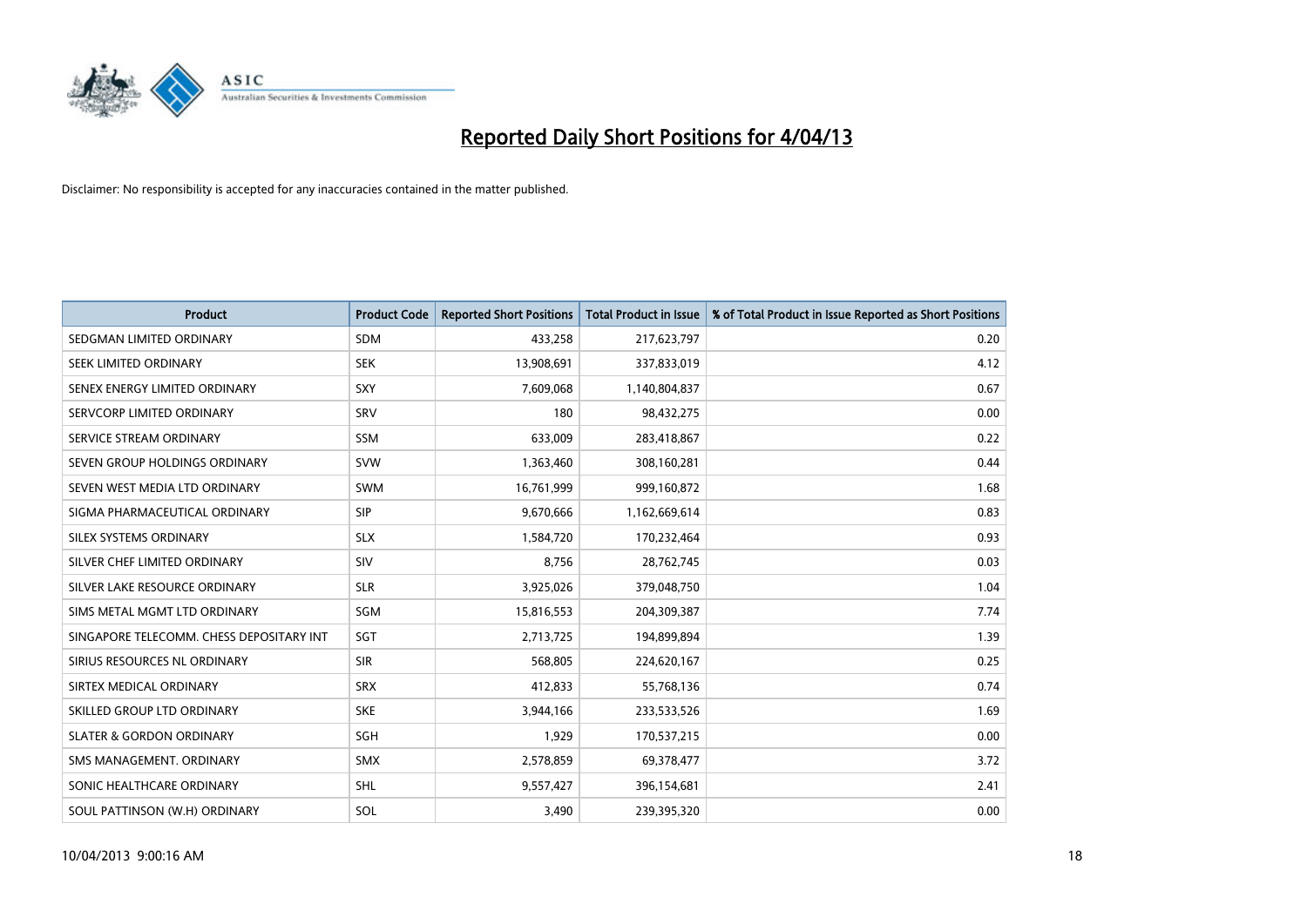

| <b>Product</b>                           | <b>Product Code</b> | <b>Reported Short Positions</b> | <b>Total Product in Issue</b> | % of Total Product in Issue Reported as Short Positions |
|------------------------------------------|---------------------|---------------------------------|-------------------------------|---------------------------------------------------------|
| SP AUSNET STAPLED SECURITIES             | SPN                 | 25,490,205                      | 3,367,543,113                 | 0.76                                                    |
| SPARK INFRASTRUCTURE STAPLED NOTE & UNIT | SKI                 | 40,563,519                      | 1,326,734,264                 | 3.06                                                    |
| SPDR 200 FUND ETF UNITS                  | <b>STW</b>          | 21,157                          | 46,151,346                    | 0.05                                                    |
| ST BARBARA LIMITED ORDINARY              | <b>SBM</b>          | 5,489,162                       | 488,074,077                   | 1.12                                                    |
| STANMORE COAL LTD ORDINARY               | <b>SMR</b>          | 32,870                          | 208,419,252                   | 0.02                                                    |
| STARPHARMA HOLDINGS ORDINARY             | SPL                 | 8,780,818                       | 283,665,948                   | 3.10                                                    |
| STHN CROSS MEDIA ORDINARY                | <b>SXL</b>          | 9,863,622                       | 704,858,524                   | 1.40                                                    |
| STOCKLAND UNITS/ORD STAPLED              | SGP                 | 27,876,291                      | 2,202,657,963                 | 1.27                                                    |
| STRAITS RES LTD. ORDINARY                | SRO                 | 105,519                         | 1,164,150,159                 | 0.01                                                    |
| STW COMMUNICATIONS ORDINARY              | SGN                 | 496,508                         | 403,828,512                   | 0.12                                                    |
| SUNCORP GROUP LTD ORDINARY               | <b>SUN</b>          | 4,238,668                       | 1,286,600,980                 | 0.33                                                    |
| SUNDANCE ENERGY ORDINARY                 | <b>SEA</b>          | 804,507                         | 401,434,819                   | 0.20                                                    |
| SUNDANCE RESOURCES ORDINARY              | <b>SDL</b>          | 4,508,858                       | 3,072,110,985                 | 0.15                                                    |
| SUNLAND GROUP LTD ORDINARY               | <b>SDG</b>          | 18,391                          | 189,417,674                   | 0.01                                                    |
| SUPER RET REP LTD ORDINARY               | SUL                 | 651,901                         | 196,472,811                   | 0.33                                                    |
| SYD AIRPORT STAPLED US PROHIBIT.         | <b>SYD</b>          | 16,571,474                      | 1,861,210,782                 | 0.89                                                    |
| SYRAH RESOURCES ORDINARY                 | <b>SYR</b>          | 6,082,986                       | 146,317,623                   | 4.16                                                    |
| TABCORP HOLDINGS LTD ORDINARY            | <b>TAH</b>          | 14,524,881                      | 744,885,690                   | 1.95                                                    |
| TALON PETROLEUM LTD ORDINARY             | <b>TPD</b>          | 38,218                          | 98,135,433                    | 0.04                                                    |
| TANAMI GOLD NL ORDINARY                  | <b>TAM</b>          | 1,170,891                       | 587,548,523                   | 0.20                                                    |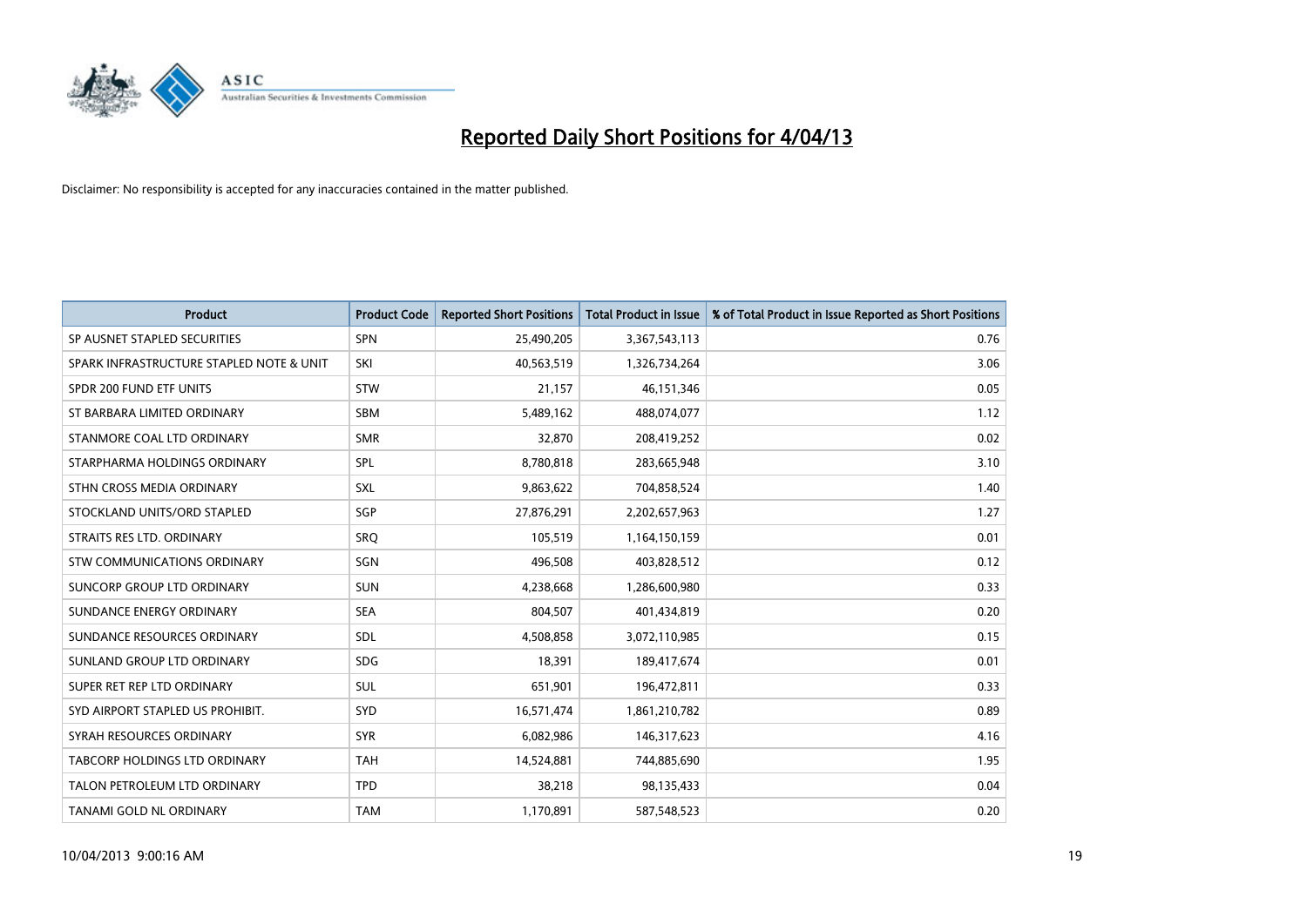

| <b>Product</b>                       | <b>Product Code</b> | <b>Reported Short Positions</b> | <b>Total Product in Issue</b> | % of Total Product in Issue Reported as Short Positions |
|--------------------------------------|---------------------|---------------------------------|-------------------------------|---------------------------------------------------------|
| TAP OIL LIMITED ORDINARY             | <b>TAP</b>          | 501,762                         | 241,608,606                   | 0.21                                                    |
| TASSAL GROUP LIMITED ORDINARY        | <b>TGR</b>          | 51,653                          | 146,304,404                   | 0.04                                                    |
| TATTS GROUP LTD ORDINARY             | <b>TTS</b>          | 7,944,191                       | 1,388,328,378                 | 0.57                                                    |
| <b>TECHNOLOGY ONE ORDINARY</b>       | <b>TNE</b>          | 2,238                           | 306,620,955                   | 0.00                                                    |
| TELECOM CORPORATION ORDINARY         | <b>TEL</b>          | 6,748,048                       | 1,813,696,172                 | 0.37                                                    |
| TELSTRA CORPORATION, ORDINARY        | <b>TLS</b>          | 28,929,434                      | 12,443,074,357                | 0.23                                                    |
| TEN NETWORK HOLDINGS ORDINARY        | <b>TEN</b>          | 90,185,981                      | 2,586,970,845                 | 3.49                                                    |
| TERANGA GOLD CORP CDI 1:1            | TGZ                 | 58,098                          | 173, 176, 323                 | 0.03                                                    |
| THE REJECT SHOP ORDINARY             | <b>TRS</b>          | 2,236,375                       | 26,092,220                    | 8.57                                                    |
| <b>TIGER RESOURCES ORDINARY</b>      | <b>TGS</b>          | 2,247,516                       | 673,470,269                   | 0.33                                                    |
| TOLL HOLDINGS LTD ORDINARY           | <b>TOL</b>          | 33,300,785                      | 717,133,875                   | 4.64                                                    |
| TOX FREE SOLUTIONS ORDINARY          | <b>TOX</b>          | 1,105,422                       | 115,999,858                   | 0.95                                                    |
| TPG TELECOM LIMITED ORDINARY         | <b>TPM</b>          | 940,650                         | 793,808,141                   | 0.12                                                    |
| <b>TRADE ME GROUP ORDINARY</b>       | <b>TME</b>          | 803,685                         | 396,017,568                   | 0.20                                                    |
| <b>TRANSFIELD SERVICES ORDINARY</b>  | <b>TSE</b>          | 17,159,375                      | 512,457,716                   | 3.35                                                    |
| TRANSPACIFIC INDUST. ORDINARY        | <b>TPI</b>          | 5,031,104                       | 1,578,563,490                 | 0.32                                                    |
| TRANSURBAN GROUP TRIPLE STAPLED SEC. | <b>TCL</b>          | 5,846,179                       | 1,481,594,818                 | 0.39                                                    |
| TREASURY WINE ESTATE ORDINARY        | <b>TWE</b>          | 18,943,309                      | 647,227,144                   | 2.93                                                    |
| TROY RESOURCES LTD ORDINARY          | <b>TRY</b>          | 881,671                         | 91,318,649                    | 0.97                                                    |
| UGL LIMITED ORDINARY                 | UGL                 | 9,929,313                       | 166,511,240                   | 5.96                                                    |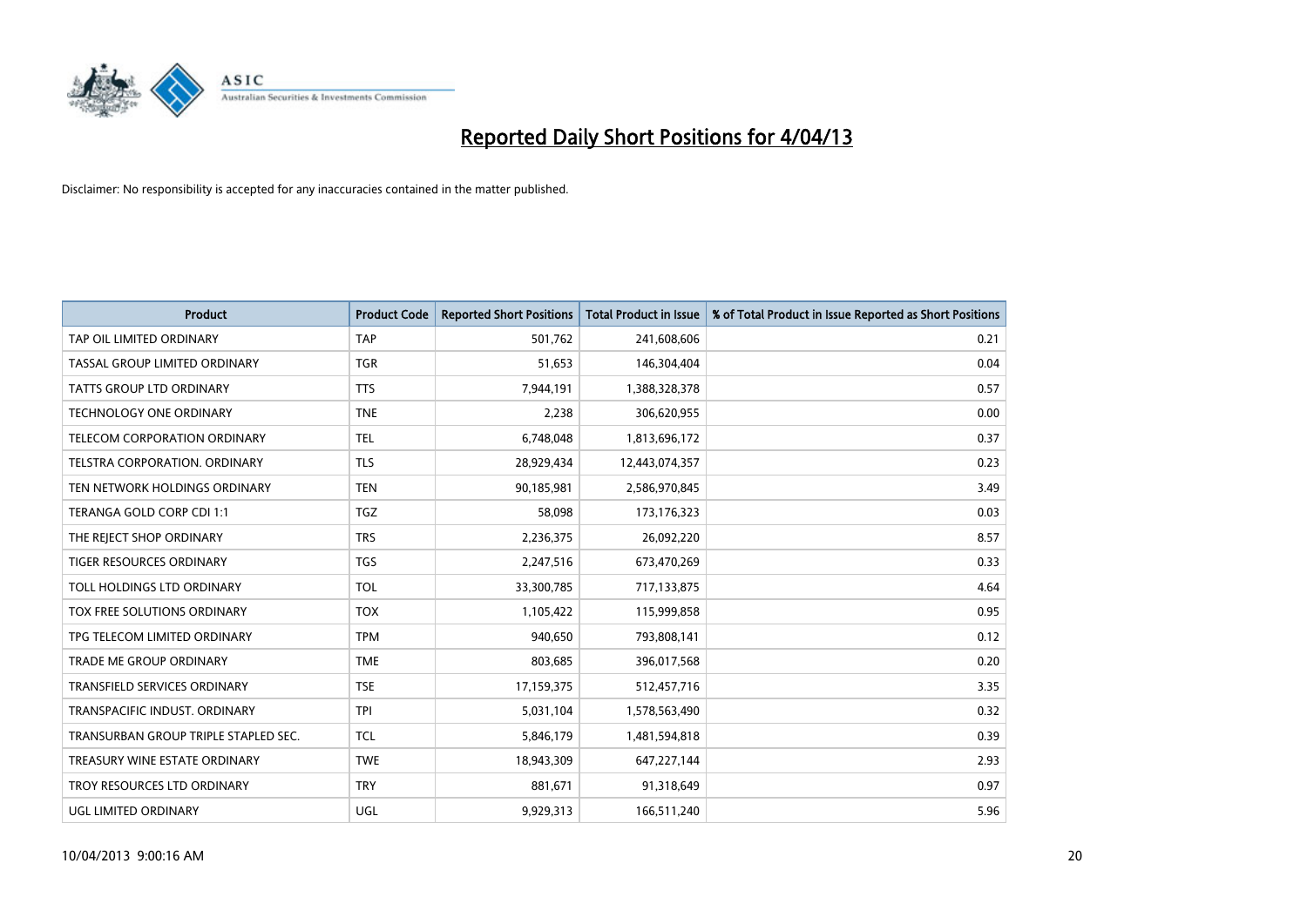

| <b>Product</b>                         | <b>Product Code</b> | <b>Reported Short Positions</b> | <b>Total Product in Issue</b> | % of Total Product in Issue Reported as Short Positions |
|----------------------------------------|---------------------|---------------------------------|-------------------------------|---------------------------------------------------------|
| <b>UXC LIMITED ORDINARY</b>            | <b>UXC</b>          | 779,569                         | 308,755,043                   | 0.25                                                    |
| <b>VENTURE MINERALS ORDINARY</b>       | <b>VMS</b>          | 227,760                         | 287,320,170                   | 0.08                                                    |
| VIRGIN AUS HLDG LTD ORDINARY           | <b>VAH</b>          | 77,109,503                      | 2,455,775,111                 | 3.14                                                    |
| VNGD AUS SHARES ETF UNITS              | <b>VAS</b>          | 773                             | 6,027,438                     | 0.01                                                    |
| <b>VOCUS COMMS LTD ORDINARY</b>        | <b>VOC</b>          | 112,671                         | 77,984,492                    | 0.14                                                    |
| <b>WATPAC LIMITED ORDINARY</b>         | <b>WTP</b>          | 104,008                         | 184,332,526                   | 0.06                                                    |
| <b>WDS LIMITED ORDINARY</b>            | <b>WDS</b>          | $\overline{7}$                  | 144,740,614                   | 0.00                                                    |
| WEBIET LIMITED ORDINARY                | <b>WEB</b>          | 151,577                         | 79,397,959                    | 0.19                                                    |
| <b>WESFARMERS LIMITED ORDINARY</b>     | <b>WES</b>          | 26,808,955                      | 1,006,660,776                 | 2.66                                                    |
| WESFARMERS LIMITED PARTIALLY PROTECTED | <b>WESN</b>         | 70,983                          | 150,532,822                   | 0.05                                                    |
| WESTERN AREAS LTD ORDINARY             | <b>WSA</b>          | 14,699,042                      | 196,843,803                   | 7.47                                                    |
| WESTERN DESERT RES. ORDINARY           | <b>WDR</b>          | 1,474,215                       | 360,853,631                   | 0.41                                                    |
| WESTFIELD GROUP ORD/UNIT STAPLED SEC   | <b>WDC</b>          | 5,259,405                       | 2,209,041,770                 | 0.24                                                    |
| WESTFIELD RETAIL TST UNIT STAPLED      | <b>WRT</b>          | 7,593,411                       | 3,054,166,195                 | 0.25                                                    |
| <b>WESTPAC BANKING CORP ORDINARY</b>   | <b>WBC</b>          | 23,011,207                      | 3,103,729,084                 | 0.74                                                    |
| WHITE ENERGY COMPANY ORDINARY          | <b>WEC</b>          | 232,930                         | 322,974,494                   | 0.07                                                    |
| <b>WHITEHAVEN COAL ORDINARY</b>        | <b>WHC</b>          | 70,943,992                      | 1,025,635,023                 | 6.92                                                    |
| WHK GROUP LIMITED ORDINARY             | <b>WHG</b>          | 24,285                          | 265,200,652                   | 0.01                                                    |
| WINDIMURRA VANADIUM ORDINARY           | <b>WVL</b>          | 20,461                          | 19,284,366                    | 0.11                                                    |
| WOODSIDE PETROLEUM ORDINARY            | <b>WPL</b>          | 2,227,845                       | 823,910,657                   | 0.27                                                    |